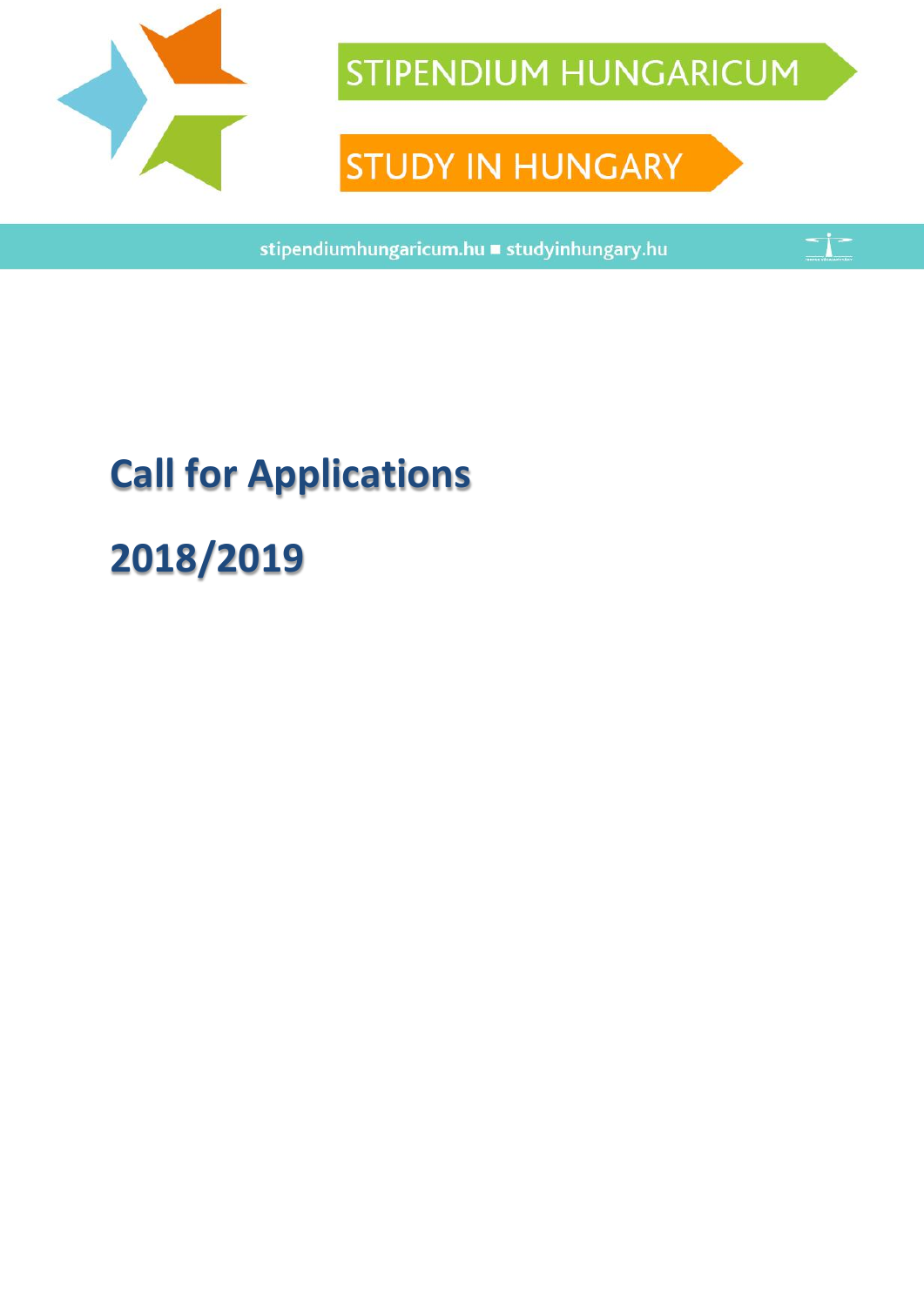| 1. The Stipendium Hungaricum Scholarship Programme 4                                          |  |
|-----------------------------------------------------------------------------------------------|--|
|                                                                                               |  |
|                                                                                               |  |
|                                                                                               |  |
|                                                                                               |  |
|                                                                                               |  |
|                                                                                               |  |
|                                                                                               |  |
|                                                                                               |  |
|                                                                                               |  |
|                                                                                               |  |
|                                                                                               |  |
|                                                                                               |  |
|                                                                                               |  |
|                                                                                               |  |
|                                                                                               |  |
|                                                                                               |  |
| 3.2. Application Documents to be submitted to Tempus Public Foundation  11                    |  |
|                                                                                               |  |
|                                                                                               |  |
|                                                                                               |  |
|                                                                                               |  |
|                                                                                               |  |
|                                                                                               |  |
|                                                                                               |  |
|                                                                                               |  |
|                                                                                               |  |
| 3.5.1. First Round of Selection: technical check and the nomination of Sending Partner (March |  |
| 3.5.2. Second Round of Selection: the institutional evaluation (April-June 2018)  17          |  |
|                                                                                               |  |
|                                                                                               |  |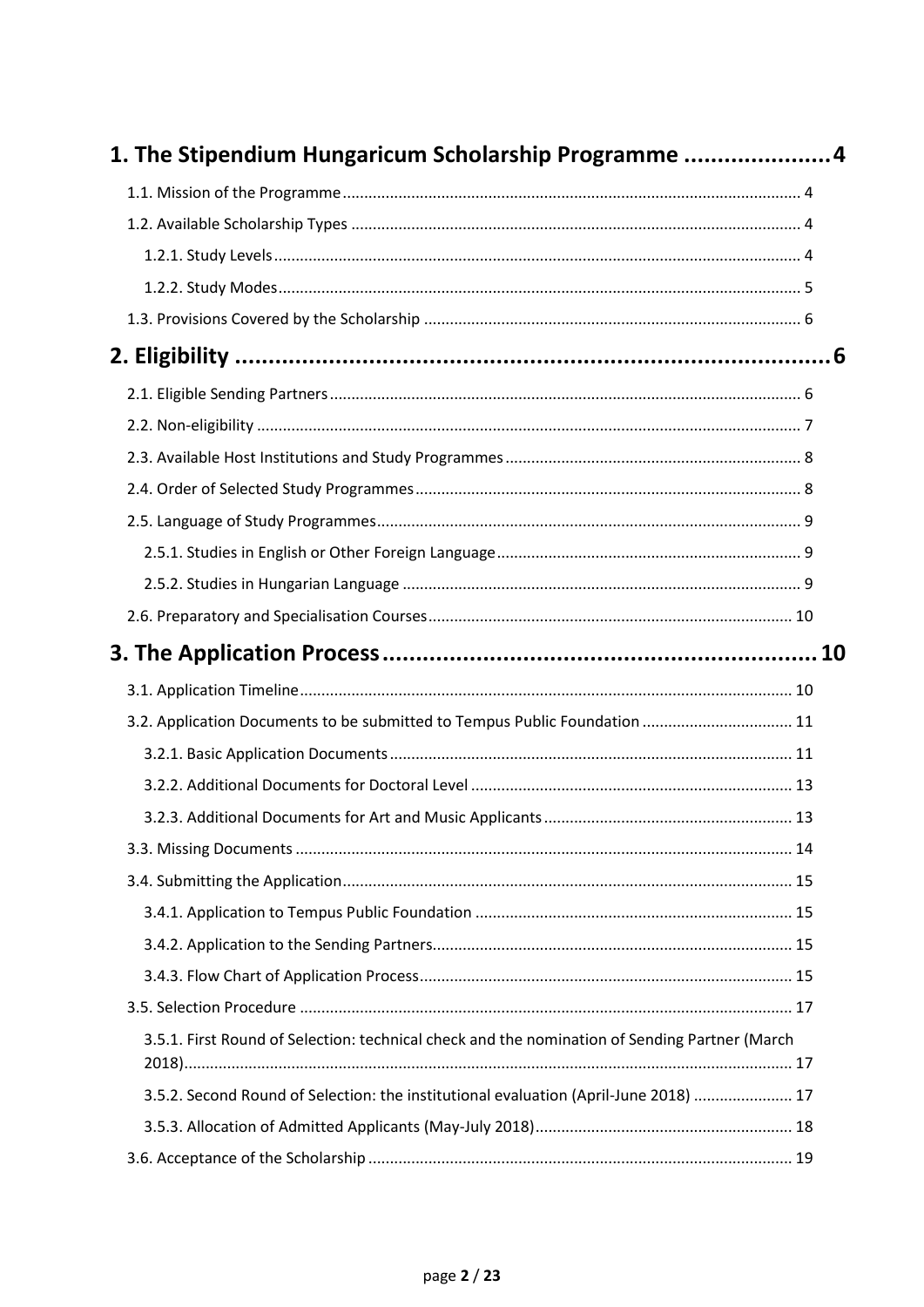| 3.6.2. Acceptance of Scholarship for Conditionally Approved Scholarship Holders 19 |  |
|------------------------------------------------------------------------------------|--|
|                                                                                    |  |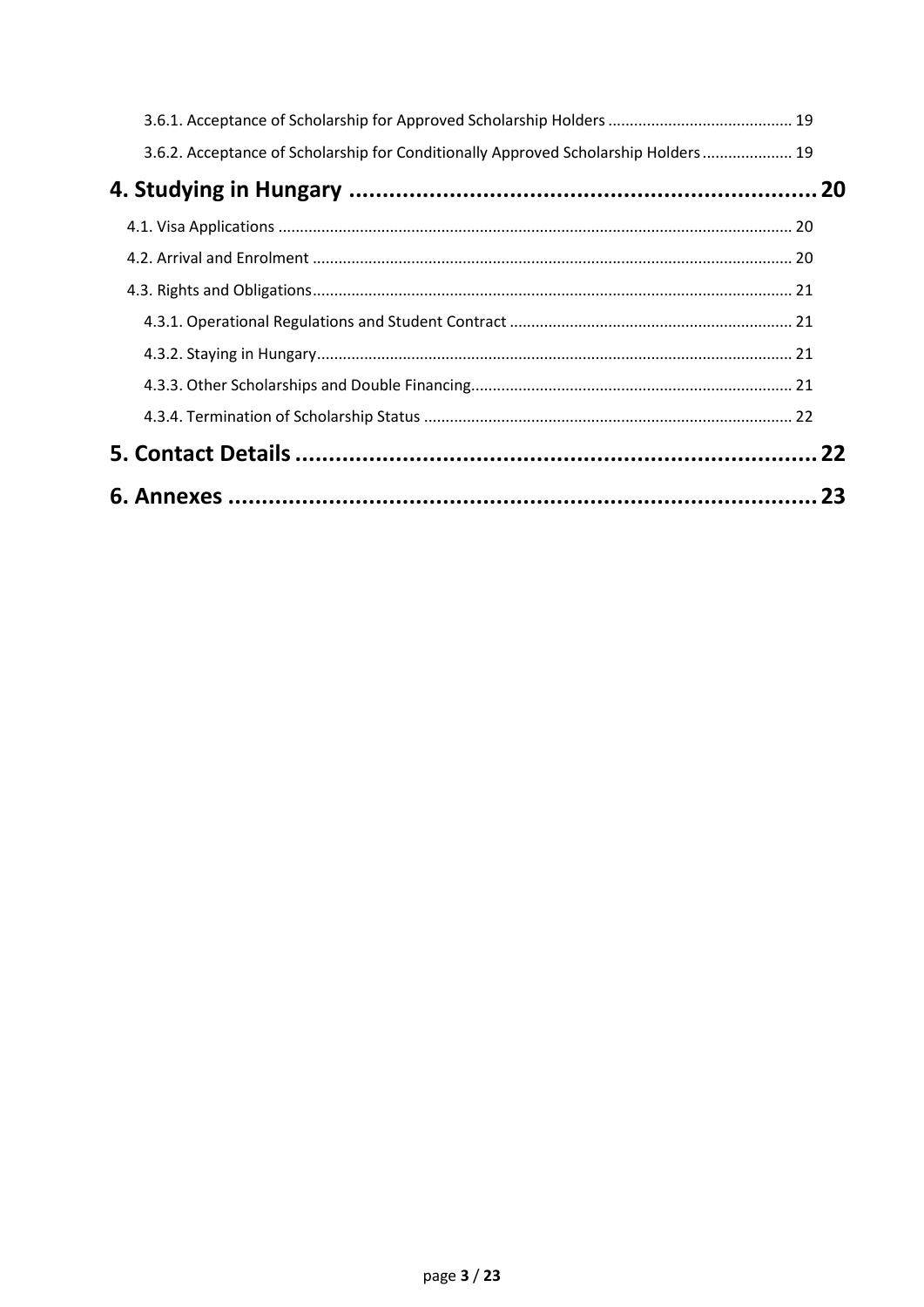# <span id="page-3-0"></span>**1. The Stipendium Hungaricum Scholarship Programme**

## <span id="page-3-1"></span>**1.1. Mission of the Programme**

Hungary provides high quality education in the heart of Europe. Today, there is a growing demand of international students to study in Hungary. Besides the quality of education and degrees recognised throughout Europe and beyond, students are attracted by the affordable living costs with an extremely favourable cost-to-value ratio, a safe and friendly living environment with convenient public transportation, the central location of the country in Europe and the unspoiled natural beauties combined with a 2000 year-old, rich Hungarian history and several UNESCO World Heritage Sites. Hungary is also within the top countries with the highest number of scientific Nobel Prize Winners per capita, and a numerous scientific inventions from Vitamin C to Rubik's cube and so on.

The Stipendium Hungaricum Scholarship Programme was launched in 2013 by the Hungarian Government. The main goal of the programme regarding the education policy is to support the internationalisation of the Hungarian higher education and its constant development, to strengthen the international relations of the Hungarian academic and research community, to enhance the cultural diversity of the higher education institutions and to promote the good reputation and competitiveness of the Hungarian higher education throughout the world. The programme also aims to establish and encourage the personal and professional attachment of foreign graduated students to Hungary and contribute to the promotion of the Hungarian culture and language abroad.

#### **The core mission of the programme is to increase the number of foreign students in Hungary and to encourage Hungarian higher education institutions to attract top foreign students.**

The programme is based on bilateral educational cooperation agreements signed between the Ministries responsible for education in the sending countries/territories and Hungary or between institutions. Currently 60 Sending Partners are engaged in the programme throughout 5 different continents and the geographical scope of the programme is spreading each year.

Thousands of students from all around the world apply for higher educational studies in Hungary each year. **The number of Stipendium Hungaricum applicants is continuously increasing as well as the number of available scholarship places.** In the 2017/2018 round of applications, more than 3800 scholarships were awarded. In the academic year 2018/2019 more than 5000 students can begin their studies in Hungary in the framework of the Stipendium Hungaricum Programme.

The Programme is managed by Tempus Public Foundation.

## <span id="page-3-2"></span>**1.2. Available Scholarship Types**

## <span id="page-3-3"></span>**1.2.1. Study Levels**

Stipendium Hungaricum scholarships are available for bachelor, master, one-tier master, doctoral and non-degree programmes (preparatory and specialisation courses).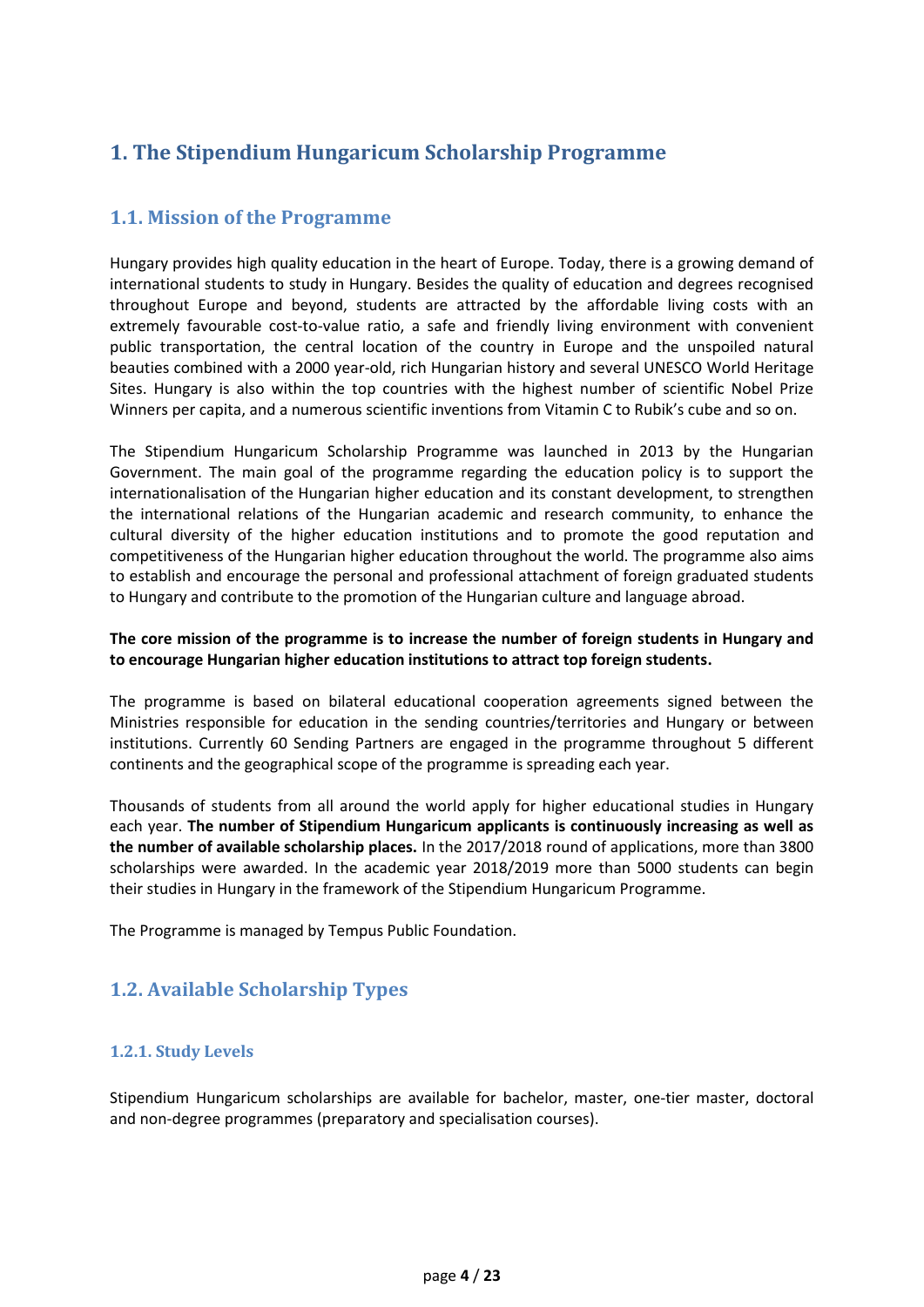| <b>Available</b>                            | Scholarship                                               | <b>Duration</b>    |                                                             | Qualifications at the end<br>of programme |                              | Available                                 |
|---------------------------------------------|-----------------------------------------------------------|--------------------|-------------------------------------------------------------|-------------------------------------------|------------------------------|-------------------------------------------|
| <b>Types</b>                                |                                                           | full time          | partial<br>(exchang<br>e)                                   | full time                                 | partial<br>(exchange)        | study<br>modes                            |
|                                             | <b>Bachelor</b><br>programmes                             | 2-4 years          | $\overline{2}$<br>1<br>or<br>semesters                      | or BSc<br><b>BA</b><br>degree             | certificate of<br>completion | full<br>time<br>and partial<br>(exchange) |
| <b>Degree</b>                               | <b>Master</b><br>programmes                               | $1.5 - 2$<br>vears | $\overline{2}$<br>1<br><sub>or</sub><br>semesters           | MA or MSc<br>degree                       | certificate of<br>completion | full<br>time<br>and partial<br>(exchange) |
| programmes                                  | One-tier<br>master<br>programmes                          | 5-6 years          | $\mathcal{L}$<br>$\mathbf{1}$<br><sub>or</sub><br>semesters | MA or MSc<br>degree                       | certificate of<br>completion | full<br>time<br>and partial<br>(exchange) |
| <b>Doctoral</b><br>programmes               |                                                           | $2+2$ years        | $\overline{2}$<br>$\mathbf{1}$<br><b>or</b><br>semesters    | doctoral<br>degree                        | certificate of<br>completion | full<br>time<br>and partial<br>(exchange) |
| in<br>Non-degree<br>programmes <sup>1</sup> | <b>Preparatory course</b><br><b>Hungarian</b><br>language | 1 year             | $\overline{\phantom{0}}$                                    | certificate                               | $\qquad \qquad -$            | full time                                 |
|                                             | Specialisation<br>courses                                 | to<br>up<br>1 year |                                                             | certificate                               |                              | full time                                 |

#### **Note about one-tier master programmes:**

In the Hungarian education system, one-tier master programmes cover both the bachelor and the master level of studies; therefore it is an undivided master programme that results in a master degree. These one-tier programmes are offered in specific study fields such as general medicine, pharmacy, dentistry, architecture, law, veterinary surgery, forestry engineering, etc.

#### **Note about doctoral programmes:**

According to the current Hungarian legislation, the duration of doctoral programmes has changed to 8 semesters. The doctoral studies consist of two different phases: the first one is a two-year long period for professional training and research, while the second two-year long section is for research and dissertation. At the end of the first 4 semesters, doctoral students are obliged to take a complex exam in order to assess the educational and research progress of the student. Doctoral students can only continue with the second two-year phase if they pass this exam. The amount of the monthly scholarship is different is these two phases of doctoral programmes. Please see section 1.3 about financial details and section 3.2.2. about the details of application for doctoral programmes.

## <span id="page-4-0"></span>**1.2.2. Study Modes**

**.** 

Both full time and partial (exchange) study modes are available, depending on/defined in the specific bilateral educational cooperation agreement. Full time programmes are programmes that lead to a bachelor, master or doctoral degree. One-year programmes do not lead to a degree but provide a preparatory course before a degree programme or a specialisation course after a degree programme.

 $<sup>1</sup>$  Please see section 2.6. for details about preparatory and specialisation courses!</sup>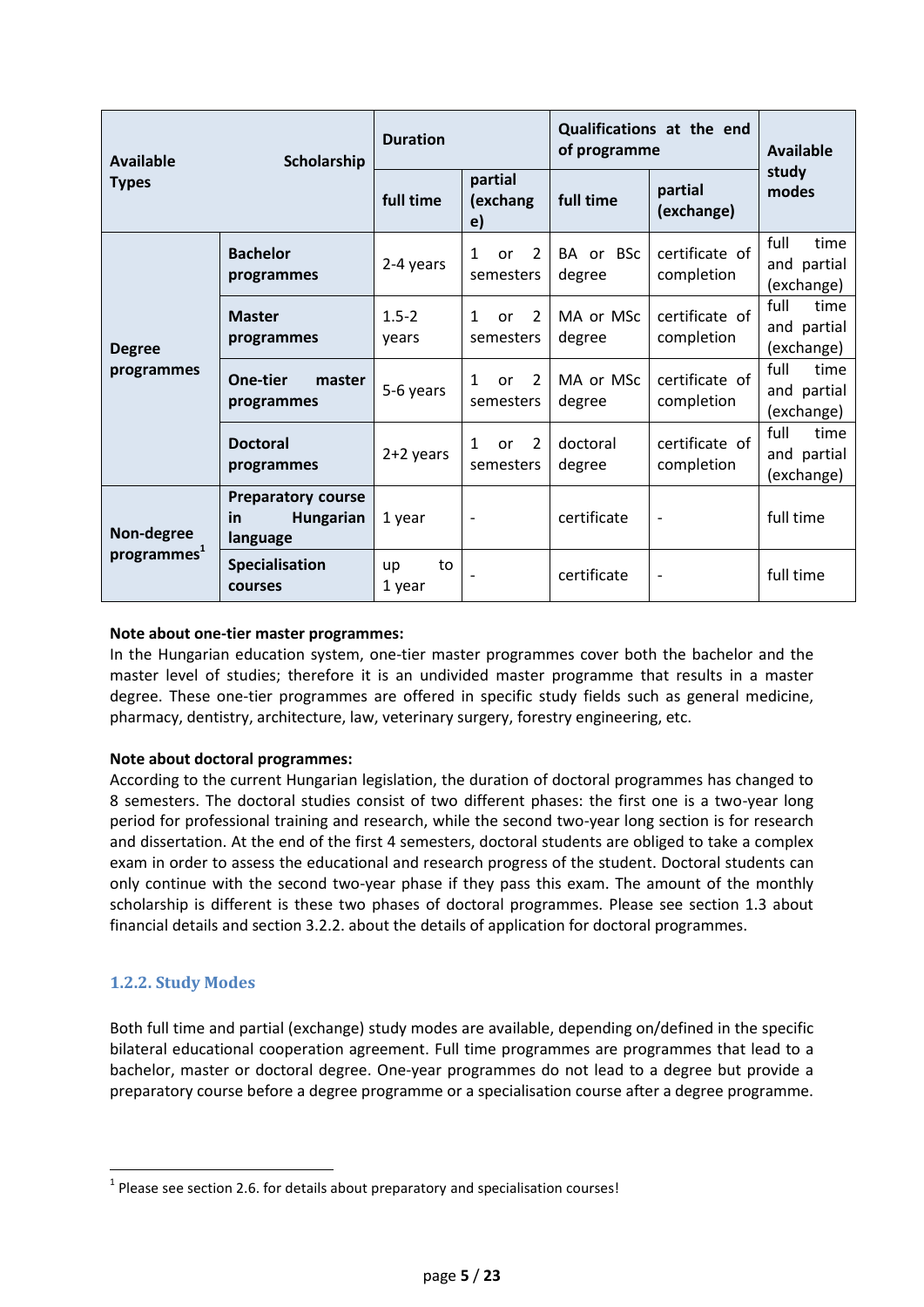Partial (exchange) studies are one- or two-semester long exchange studies that are part of the student's degree studies in their sending higher education institutions. Therefore, those who apply for partial (exchange) studies must be registered in and must have a student status at a higher education institution that operates outside of Hungary. In case of partial (exchange) studies, applicants can only apply to those study levels (bachelor, master, doctoral) that they are attending in their sending, home institutions. Partial (exchange) studies are not available for preparatory and specialisation courses. Partial (exchange) studies are available for up to one academic year and no further extension is possible.

## <span id="page-5-0"></span>**1.3. Provisions Covered by the Scholarship**

## **Tuition-free education**

- exemption from the payment of tuition fee
- **Monthly stipend**
	- **non-degree, bachelor, master and one-tier master level:** monthly amount of HUF 40 460 (cca EUR 130) contribution to the living expenses in Hungary, for 12 months a year, until the completion of studies
	- doctoral level: according to the current Hungarian legislation, the monthly amount of scholarship is HUF 140 000 (cca EUR 450) for the first phase of education (4 semesters) and HUF 180 000 (cca EUR 580) for the second phase (4 semesters) - for 12 months a year, until completion of studies. Please see details in section 1.2.1.

## **Accommodation contribution**

- free dormitory place or a contribution of HUF 40 000/month to accommodation costs for the whole duration of the scholarship period
- Please note that if the student does not live in the dormitory, then the HUF 40 000/month is a contribution to that rental costs, and in bigger cities – especially in the capital city – this contribution would not cover the full amount of rental costs.

## **Medical insurance**

health care services according to the relevant Hungarian legislation (Act No. 80 of 1997, national health insurance card) and supplementary medical insurance for up to HUF 65 000 (cca EUR 205) a year/person

Please bear in mind that these provisions are **only a contribution** to the living expenses of the Scholarship Holders. It means that it **does not fully cover all the costs of living** and the students need to add their own financial resources in order to cover all living expenses in Hungary. All applicants are highly advised to check the expected living expenses both in Hungary and in the city that they wish to live in before applying; please do check our Cost of Living Calculator by clicking here: <http://www.studyinhungary.hu/living-in-hungary/menu/your-costs-of-living.html>

# <span id="page-5-1"></span>**2. Eligibility**

## <span id="page-5-2"></span>**2.1. Eligible Sending Partners**

The Stipendium Hungaricum Programme is based on effective bilateral educational cooperation agreements between the Ministry of Human Capacities of Hungary and the partner's Ministry responsible for higher education. Applications will be considered eligible if the applicant is nominated by the responsible authorities of the Sending Partner.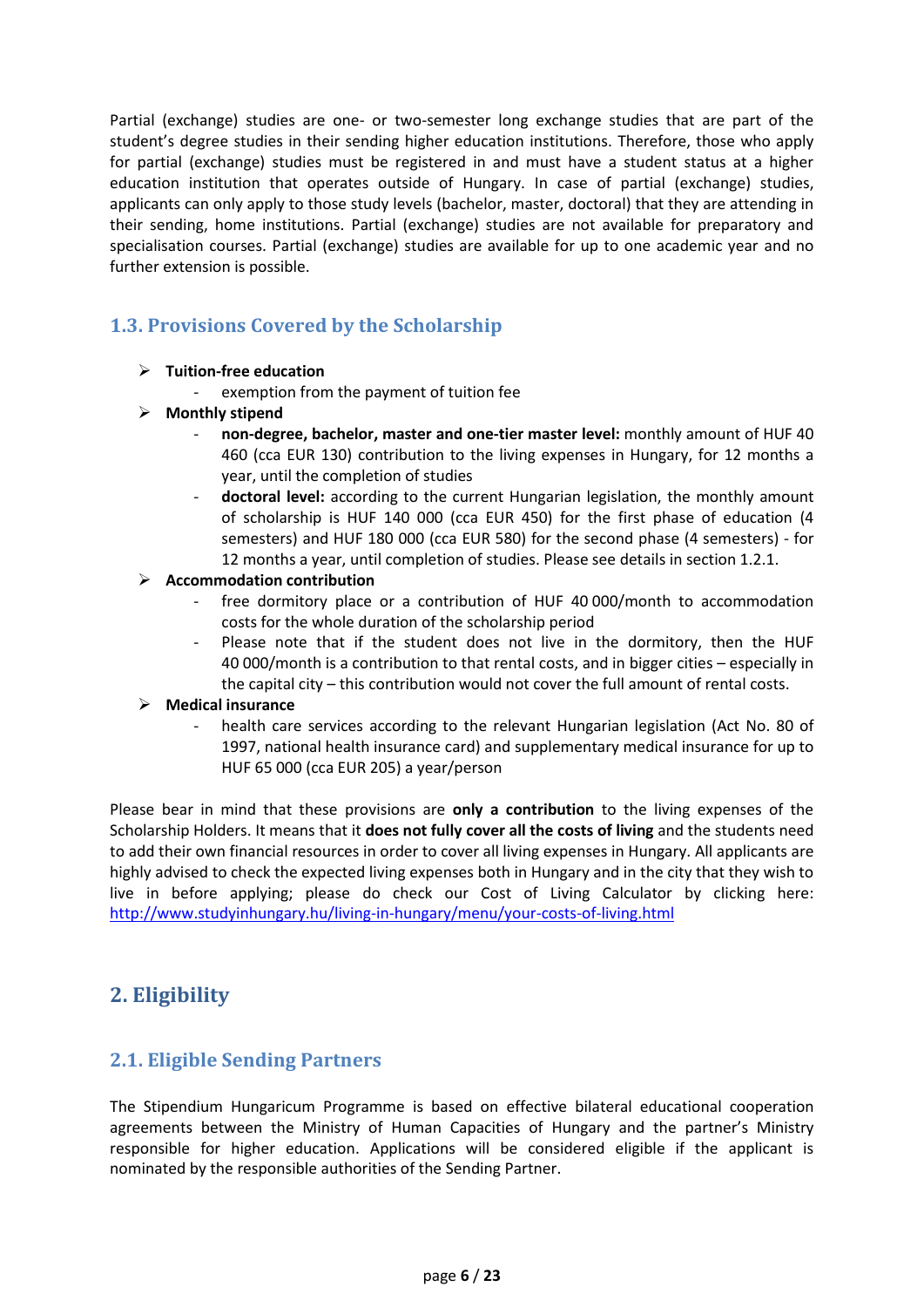**For full time programmes, students can apply from the following Sending Partners:** Arab Republic of Egypt, Bosnia and Herzegovina, Federal Democratic Republic of Ethiopia, Federative Republic of Brazil, Federal Republic of Nigeria, Georgia, Islamic Republic of Iran, Islamic Republic of Pakistan, Japan, Kingdom of Cambodia, Kingdom of Morocco, Kingdom of Thailand, Kurdistan Regional Government/Iraq, Kyrgyz Republic, Lao People's Democratic Republic, Lebanese Republic, Macedonia, Mongolia, Pacific Alliance (member states: Chile, Colombia, Mexico and Peru), Palestine, People's Democratic Republic of Algeria, People's Republic of Bangladesh, People's Republic of China (including the Hudec\* scholarships), Republic of Albania, Republic of Angola, Republic of Azerbaijan, Republic of Belarus, Republic of Cabo Verde, Republic of Colombia, Republic of Cuba, Republic of Ecuador, Republic of Ghana, Republic of India, Republic of Indonesia, Republic of Iraq, Republic of Kazakhstan, Republic of Kenya, Republic of Korea, Republic of Kosovo, Republic of Moldova, Republic of the Union of Myanmar, Republic of Paraguay, Republic of Serbia, Republic of Singapore, Republic of South Africa, Republic of the Sudan, Republic of the Philippines, Republic of Turkey, Republic of Yemen, Russian Federation, Socialist Republic of Vietnam, State of Israel, State of Kuwait, Syrian Arab Republic, The Hashemite Kingdom of Jordan, Tunisian Republic, Turkmenistan, Ukraine, United Mexican States, United Republic of Tanzania.

**For partial (exchange) study programmes, students can apply from the following Sending Partners:** Federative Republic of Brazil, Japan, Kingdom of Cambodia, Lebanese Republic, Mongolia, People's Republic of China (only Hudec\* applicants), Republic of Albania, Republic of Belarus, Republic of India, Republic of Korea, Republic of Turkey, Socialist Republic of Vietnam, Russian Federation, Syrian Arab Republic, United Mexican States.

**Important note regarding partners marked with " \* " : In case of these countries, the bilateral educational cooperation agreement is only valid until December 2017, therefore the online application surface cannot be opened until a new agreement is signed. In case a new agreement is signed before the application deadline, the application surface will open immediately.**

Please note that the programme is implemented by direct cooperation with the responsible authorities of the Sending Partner. The application does not have any additional costs, therefore we highly suggest you not to apply through any agencies. However, for your information you can find a full list of agencies that the Hungarian universities work with, *[please click](http://studyinhungary.hu/static/upload/foi-ugynoklista-2018-19.xlsx)* here to check.

## <span id="page-6-0"></span>**2.2. Non-eligibility**

#### **Applications will not be considered in the following cases:**

- $\triangleright$  Hungarian citizens (including those with dual citizenships).
- $\triangleright$  Applicants with a citizenship different from the sending country/territory. For example, only Brazilian citizens can apply through the Brazilian Sending Partner.
- $\triangleright$  Applicants born after 31 August 2000 (= applicants under 18 years old as of 31 August 2018) **except** applicants applying for Dance study programmes,
- $\triangleright$  Applicants who will not hold a secondary school graduation certificate until 1 August 2018,
- Those former Stipendium Hungaricum Scholarship Holders who were **awarded for full degree studies** and who
	- o are now re-applying for full degree or partial (exchange) studies **in the same cycle of education** (non-degree studies, bachelor, master, one-tire master, doctoral level) – **therefore, those Stipendium Hungaricum Scholarship Holders can apply for the**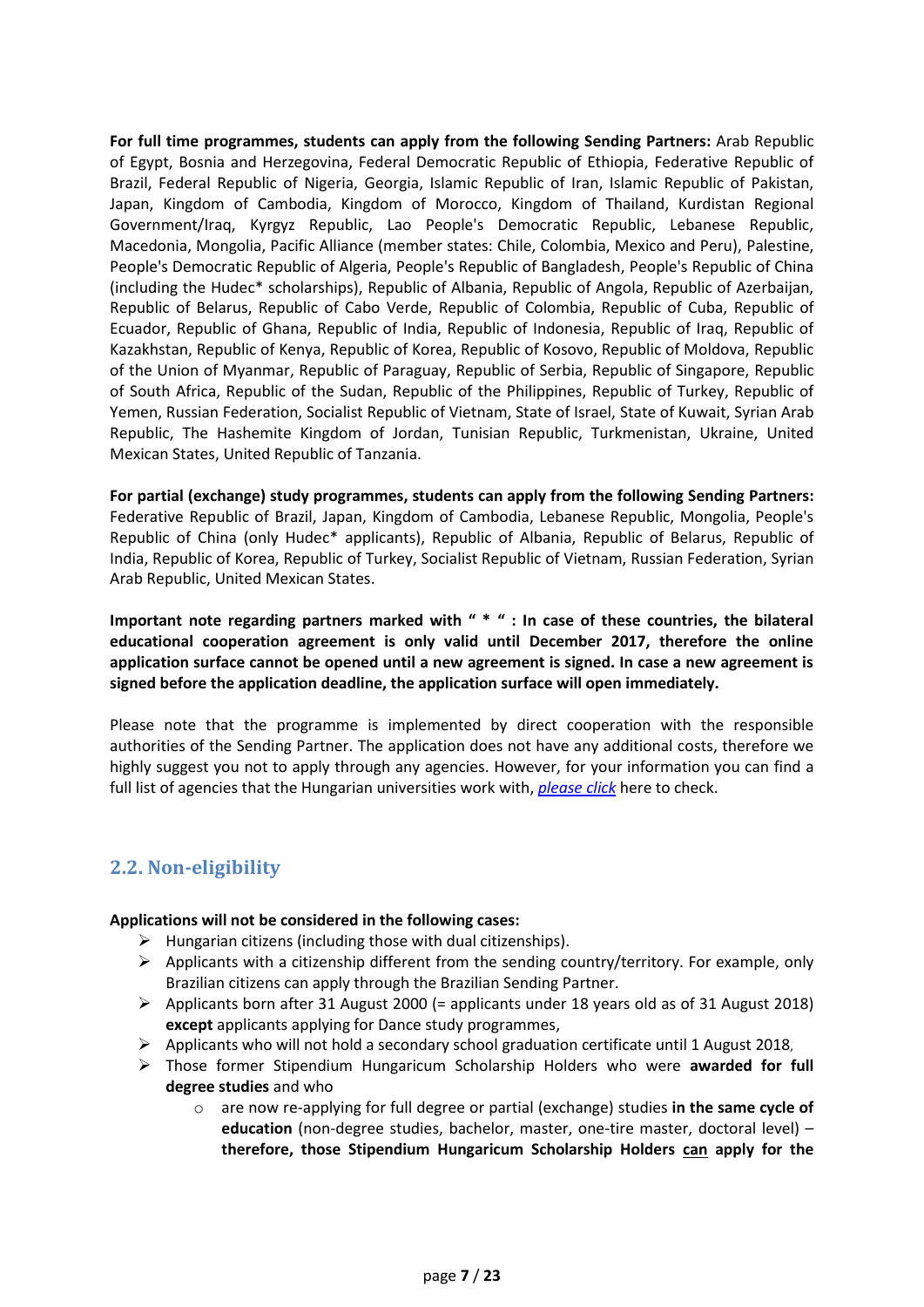**programme who apply to continue their studies at a different cycle of education, e.g. bachelor scholarship holders can apply for master studies!**

- $\circ$  or who are now re-applying for the programme for any cycles of education while they still have a scholarship status at the time of application (unless they withdraw their former scholarship before the application deadline) and will not receive their degree until 31 August 2018,
- o or who have postponed the start date of their scholarship studies and did not withdraw their scholarship before the current application deadline.
- Those former Stipendium Hungaricum Scholarship Holders who were **awarded for partial (exchange) studies** and who
	- $\circ$  are now re-applying for partial (exchange) studies in the same cycle of education (non-degree studies, bachelor, master, one-tire master, doctoral level) – therefore, those Stipendium Hungaricum Scholarship Holders can apply for a different cycle of education, e.g. former bachelor scholarship holders can apply for master partial (exchange) studies if they are now master students in their home countries!

Therefore, please note that it is only possible to re-apply for full degree scholarship studies in the same cycle of education if the former Stipendium Hungaricum Scholarship Holder was previously awarded for partial (exchange) studies! Even in this case, the lengths of the full degree scholarship shall be reduced by the lengths of the previous partial (exchange) studies.

## <span id="page-7-0"></span>**2.3. Available Host Institutions and Study Programmes**

28 Hungarian higher education institutions are engaged in the Stipendium Hungaricum Programme for the 2018/2019 academic year with more than 460 study programmes in foreign languages (414 of them in English language). Study programmes are generally available in English and Hungarian languages, with some programmes offered in German and French as well.

The full list of available study programmes and Host Institutions is accessible on the "Study Finder" section of our website: [http://studyinhungary.hu/study-in-hungary/menu/find-a-study](http://studyinhungary.hu/study-in-hungary/menu/find-a-study-programme/study-finder.html)[programme/study-finder.html.](http://studyinhungary.hu/study-in-hungary/menu/find-a-study-programme/study-finder.html) Please note that only these study programmes can be applied for.

Applicants are eligible to apply only for those scholarship types and study fields that are determined in the educational cooperation programmes in effect between Hungary and the specific Sending Partner. **Please se[e Annex 1](#page-22-1) for the full list** of available study fields regarding your sending country.

## <span id="page-7-1"></span>**2.4. Order of Selected Study Programmes**

In addition to the first choice of study programme, there is the opportunity to apply for additional two study programmes. Therefore, each applicant can apply for **up to three different study programmes, in order of preference.** These three study programmes can be both at the same Host Institution and at different Host Institutions; it is the applicants' decision.

The order of preference is essential. During the application process, the first selection and examination process will be conducted for the study programmes selected as the first choices of applicants. The first decision about the applications is also going to be made regarding the first selected programmes. During the second and third decisions, **only the remaining free places will be filled**. In this way, the chances of receive the scholarship are relatively higher for the study programmes selected as first choices because there are more free places at that time.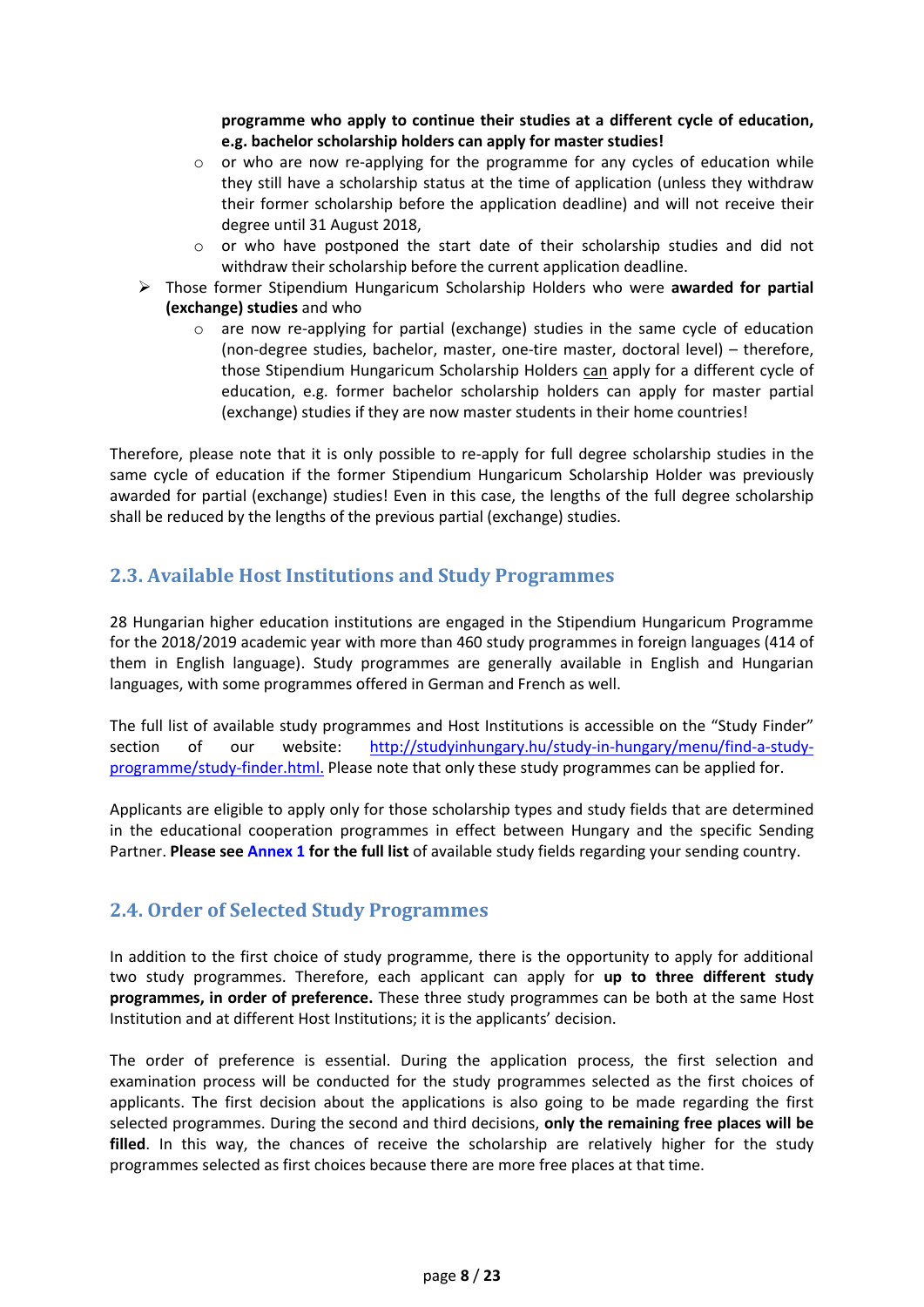Please note that after submitting the application, the selected programmes and the order of preference cannot be changed by the applicant. We highly advice all applicants to carefully check the [minimum entry requirements](http://studyinhungary.hu/study-in-hungary/menu/find-a-study-programme/study-finder.html) of the study programmes and take time to decide on the order of the three programme preferences! We also highly encourage the applicants to increase their chances of receiving the scholarship by apply for not only one or two, but three study programmes in total!

## <span id="page-8-0"></span>**2.5. Language of Study Programmes**

Applicants are eligible to apply only if they meet the minimum language criteria set by the chosen host higher education institution. Please visit the "Study Finder" section of our website: [http://studyinhungary.hu/study-in-hungary/menu/find-a-study-programme/study-finder.html\)](http://studyinhungary.hu/study-in-hungary/menu/find-a-study-programme/study-finder.html) to see the exact language criteria for each study programme!

|                                         | <b>Study programmes</b>                                         |                                 | Study programmes taught in Hungarian language                                             |                                           |                                                                                                     |                                                                               |  |
|-----------------------------------------|-----------------------------------------------------------------|---------------------------------|-------------------------------------------------------------------------------------------|-------------------------------------------|-----------------------------------------------------------------------------------------------------|-------------------------------------------------------------------------------|--|
| <b>Study</b><br>modes                   | taught in English and<br>other languages                        |                                 | applicants with at least an<br>intermediate (B2) level of<br>Hungarian language knowledge |                                           | applicants with basic or no Hungarian<br>language knowledge                                         |                                                                               |  |
|                                         | minimum<br>level of<br>knowledge                                | language<br>preparatory<br>year | minimum level<br>of knowledge                                                             | language<br>preparatory<br>year           | minimum level of<br>knowledge                                                                       | language<br>preparatory year                                                  |  |
| Full<br>time<br>studies                 | level of<br>English<br>proficiency<br>determined<br>by the Host | none                            | level of<br>Hungarian<br>proficiency<br>determined by<br>the Host                         | none if the<br>language<br>certificate is | level of English<br>proficiency<br>determined by<br>the Host<br>Institution,<br>usually basic level | yes, obligatory<br>one-year<br>Hungarian<br>language<br>preparatory<br>course |  |
| <b>Partial</b><br>(exchange)<br>studies | Institution                                                     |                                 | Institution                                                                               | uploaded                                  | not possible to<br>apply                                                                            | not possible to<br>apply                                                      |  |

## <span id="page-8-1"></span>**2.5.1. Studies in English or Other Foreign Language**

Students shall have a level of proficiency in the language of education as required by the Host Institution. The applicants need to directly apply for the study programmes in the online application system.

## <span id="page-8-2"></span>**2.5.2. Studies in Hungarian Language**

Those applicants that have at least an intermediate (B2) level of Hungarian language knowledge can apply to Hungarian study programmes directly. The copy of the proof of at least a B2 level language knowledge has to be uploaded as part of the application in the online system. Please note that if you only apply to Hungarian study programmes directly, but fail to upload the proof of at least a B2 level language knowledge in Hungarian, then you cannot be admitted to any places.

Those applicants that do not have at least an intermediate (B2) level of Hungarian language knowledge shall complete an obligatory one-year Hungarian language preparatory course before starting their degree courses. For this, the applicants are usually required to have at least a basic level of English proficiency. In the online application system, the applicants need to apply directly for the preparatory course (and NOT for the degree programme they wish to start after the language preparatory year). To see all Hungarian language preparatory courses and entry requirements, please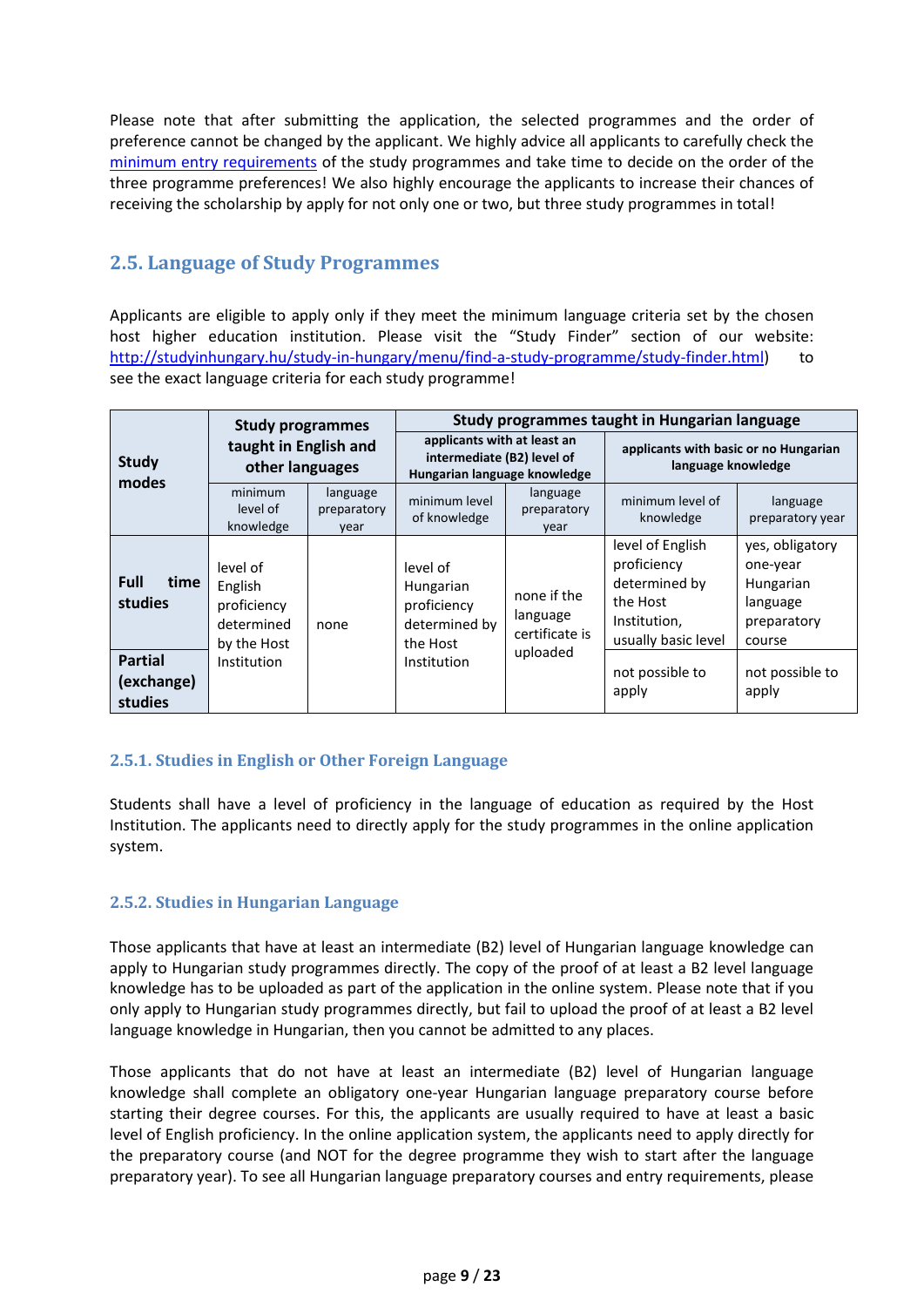check the ["Study Finder" section](http://studyinhungary.hu/study-in-hungary/menu/find-a-study-programme/study-finder.html) of our website and select "OP" at the "Level of studies" row which stands for "other programme".

## <span id="page-9-0"></span>**2.6. Preparatory and Specialisation Courses**

Besides full-time degree programmes, full-time non-degree programmes are also available within the programme in certain cases, for up to one year. **Please read this section if you are applying for study programmes in the field of Music or Engineering.** 

Preparatory courses are non-degree programmes before starting a bachelor or master level degree programme at a Host Institution (both with the scholarship). Specialisation courses are non-degree programmes after completing a bachelor or master level degree programme, therefore it is for those who already have a degree.

Regarding the preparatory courses, applicants can ONLY apply for Hungarian language preparatory programmes. Even these preparatory courses can ONLY be applied for if the student wishes to continue his/her degree studies at a Hungarian language programme after the preparatory year. After completion, it is not possible to continue the studies in English or other foreign languages. Please see Section 2.5.2. for further details about this.

However, ONLY in case of English language full degree study programmes in the field of Engineering and Music, during the institutional entrance examination process and based on the professional evaluation of the applicant, the host institutions have the right to make the decision to admit the applicant for a preparatory course (up to 1 year) before they can actually start their full degree programmes. This is only available for a preparatory course before bachelor and master level programmes in the field of Engineering and Music. Applicants therefore cannot directly apply for preparatory courses in English language; it is always the host institutions' decision if a professional preparation year is necessary or not.

Specialisation courses conducted in English language are ONLY available in the field of Music. Applicants should directly apply for these in the online application system. To see the specialisation courses and entry requirements, please check the ["Study Finder" section](http://studyinhungary.hu/study-in-hungary/menu/find-a-study-programme/study-finder.html) of our website and select "OP" at the "Level of studies" row which stands for "other programme".

# <span id="page-9-1"></span>**3. The Application Process**



## <span id="page-9-2"></span>**3.1. Application Timeline**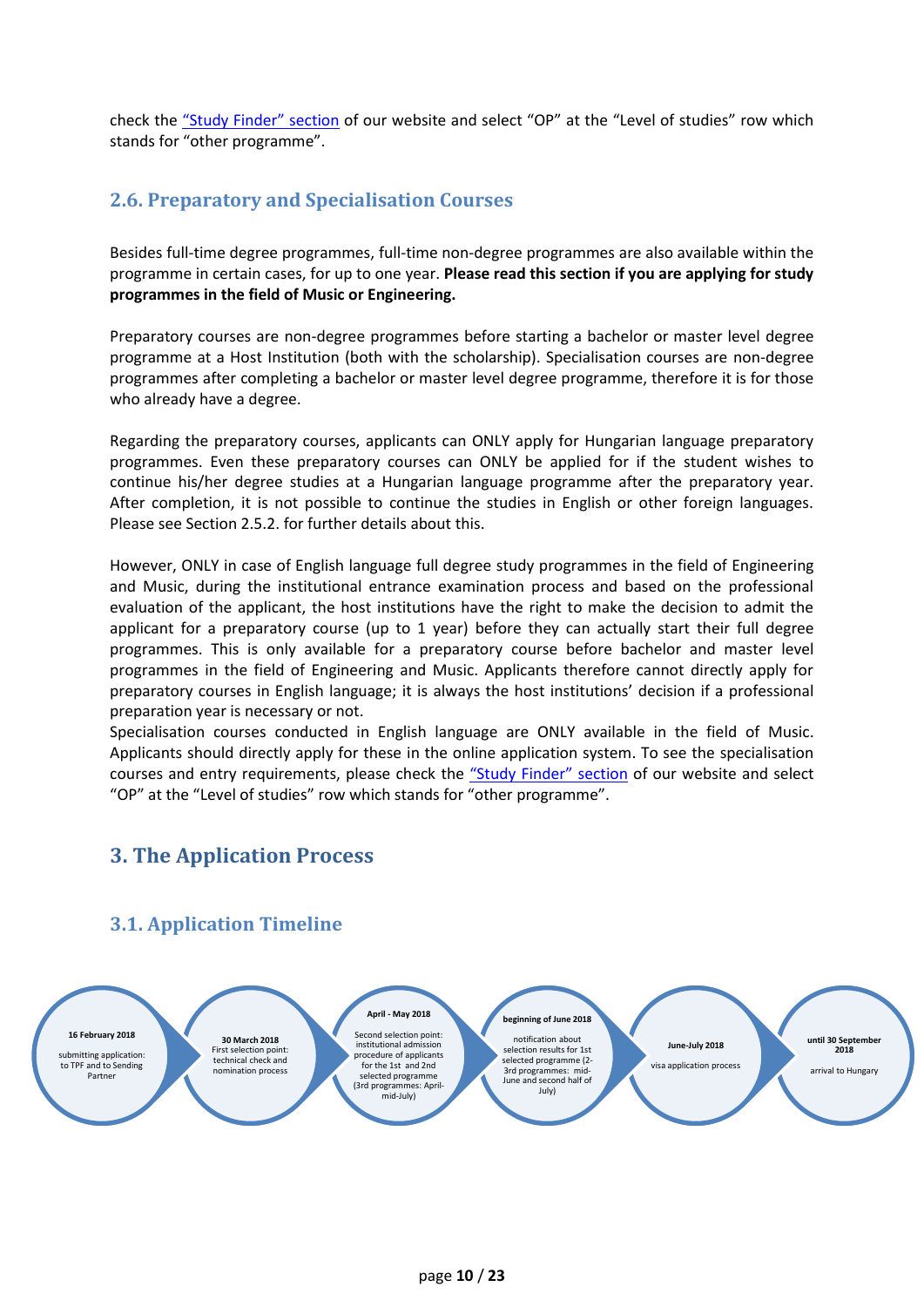## <span id="page-10-0"></span>**3.2. Application Documents to be submitted to Tempus Public Foundation**

#### **PLEASE** *[CLICK](http://studyinhungary.hu/study-in-hungary/menu/stipendium-hungaricum-scholarship-programme/call-for-applications-2018-2019.html) HERE* **TO ACCESS THE CHECKLIST FOR THE APPLICATION DOCUMENTS!**

No hard copies are required from any of these documents by Tempus Public Foundation at the time of application. The Sending Partners might require hard copies.

- $\triangleright$  See Section 3.2.1. for application documents that need to be uploaded by all applicants.
- $\triangleright$  See Section 3.2.2. for additional documents that need to be uploaded by doctoral applicants only.
- $\triangleright$  See Section 3.2.3. for additional documents that need to be uploaded by Art & Music applicants.
- $\triangleright$  See Section 3.3. for the list of application documents that can be uploaded after the application deadline too.

## <span id="page-10-1"></span>**3.2.1. Basic Application Documents**

All of the following documents are compulsory and need to be submitted to the online application surface by **all applicants** until 16 February 2018.

#### **Please note that only files with a maximum size of 4 MB can be uploaded in the system.**

| <b>Application</b><br><b>Documents</b>                                                                                                                  | <b>Detailed Requirements</b>                                                                                                                                                                                                                                                                                                                                                                                                                                                                                                                                                                                                                                     | <b>Required to</b><br>be<br>uploaded by |  |  |
|---------------------------------------------------------------------------------------------------------------------------------------------------------|------------------------------------------------------------------------------------------------------------------------------------------------------------------------------------------------------------------------------------------------------------------------------------------------------------------------------------------------------------------------------------------------------------------------------------------------------------------------------------------------------------------------------------------------------------------------------------------------------------------------------------------------------------------|-----------------------------------------|--|--|
| <b>Online</b><br>application form                                                                                                                       | - the applicants must fill out and save all requested information on the<br>online application form in English language<br>- a recent photo of the applicant (taken not earlier than 2 years before<br>the submission of the application must also be uploaded)<br>- those who apply for partial (exchange) studies must clearly state the<br>length (1 or 2 semesters) and start date (September of February) of<br>the studies they apply for!                                                                                                                                                                                                                 | all<br>applicants                       |  |  |
| <b>Motivation Letter</b>                                                                                                                                | - minimum 1 page, typed with Times New Roman 12 point font size<br>all<br>letters<br>- written in the language of the selected study programme or in<br>applicants<br>Hungarian                                                                                                                                                                                                                                                                                                                                                                                                                                                                                  |                                         |  |  |
| <b>Proof of language</b><br>proficiency and<br>their translations<br>in the language<br>of the selected<br>study<br>programme or in<br><b>Hungarian</b> | - scanned copy of the original proof of language proficiency, with a<br>minimum level determined by the Host Institution AND their<br>translations<br>- see section 2.5. for further details<br>- in case the student has completed his/her previous level of studies in<br>the language of the selected study programme, a proof can be<br>uploaded about the fact that the language of education was the<br>same as the language of the study programme that the applicant is<br>now applying for<br>- translations only have to be attached if the copy of the original<br>document is not in the language of the selected study programme or<br>in Hungarian | all<br>applicants                       |  |  |
| <b>School</b><br>certificates and<br>their translations                                                                                                 | - bachelor level full time programmes: scanned copy of the original<br>secondary school graduation certificate or equivalent AND their<br>translations                                                                                                                                                                                                                                                                                                                                                                                                                                                                                                           | all<br>applicants                       |  |  |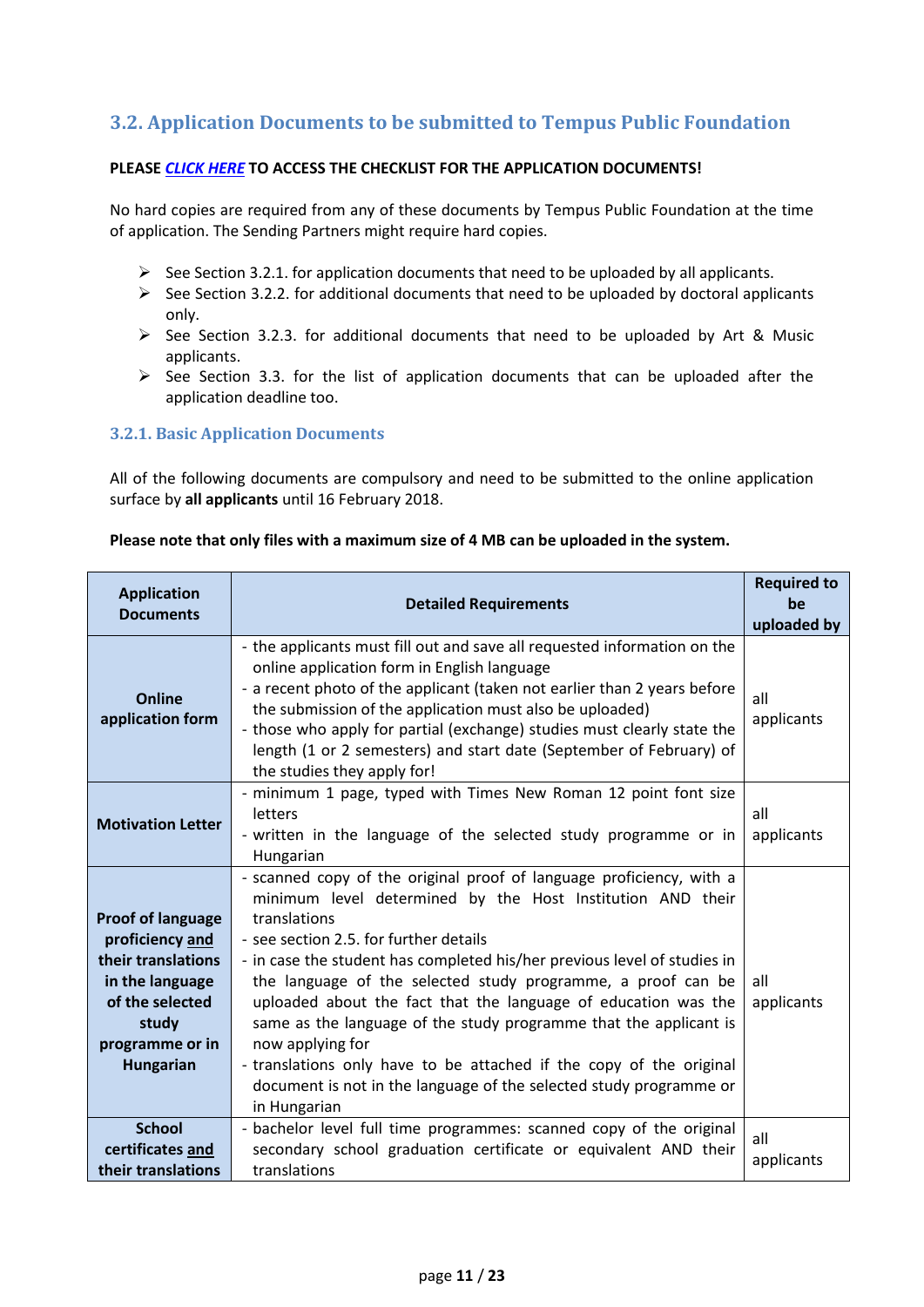| in the language<br>of the selected<br>study<br>programme or in<br><b>Hungarian</b>                                               | - master level full time programmes: scanned copy of the original<br>bachelor degree certificate or equivalent AND their translations<br>- one-tier master level full time programmes: scanned copy of the<br>original secondary school graduation certificate or equivalent AND<br>their translations<br>- doctoral level: scanned copy of the original master degree certificate<br>or equivalent AND their translations<br>- non-degree, Hungarian language preparatory programmes: scanned<br>copy of the secondary school graduation certificate AND their<br>translations<br>- non-degree, specialisation programmes: scanned copy of degree<br>certificate required by the host institution AND their translations<br>- partial (exchange) study programmes on all study levels: scanned<br>copy of the original certificate about student status issued by the<br>current higher education institution where the applicants is<br>registered in AND their translations<br>- translations only have to be attached if the copy of the original<br>document is not in the language of the selected study programme or |                   |
|----------------------------------------------------------------------------------------------------------------------------------|-----------------------------------------------------------------------------------------------------------------------------------------------------------------------------------------------------------------------------------------------------------------------------------------------------------------------------------------------------------------------------------------------------------------------------------------------------------------------------------------------------------------------------------------------------------------------------------------------------------------------------------------------------------------------------------------------------------------------------------------------------------------------------------------------------------------------------------------------------------------------------------------------------------------------------------------------------------------------------------------------------------------------------------------------------------------------------------------------------------------------------|-------------------|
| <b>Transcript of</b><br><b>Records and its</b><br>translations in<br>the language of<br>the selected<br>study<br>programme or in | in English<br>- copy of the original transcript of records regarding all academic<br>semesters or school years completed during previous studies (in the<br>highest level of education that the student have participated in) AND<br>their translations<br>- translations only have to be attached if the copy of the original<br>document is not in the language of the selected study programme or                                                                                                                                                                                                                                                                                                                                                                                                                                                                                                                                                                                                                                                                                                                        | all<br>applicants |
| <b>Hungarian</b><br><b>Medical</b><br><b>Certificate</b>                                                                         | in Hungarian<br>- scanned copy of a medical certificate of satisfactory health condition<br>issued not earlier than 1 December 2017<br>- please note that there is no form provided by Tempus Public<br>Foundation for this certificate, it can be any certificates that the<br>particular hospital uses or the particular physician issues<br>- certificates has to be issued and signed by a physician to prove that<br>the applicant does not have the following illnesses: AIDS, Hepatitis A,<br>B, C or any other epidemic conditions<br>- please note that despite the applicants need to upload this<br>document, the Host Institutions might require the student to take a<br>medical test at the time of enrolment (free of change for the<br>Scholarship Holders)                                                                                                                                                                                                                                                                                                                                                 | all<br>applicants |
| Copy of<br>Identification<br><b>Document</b>                                                                                     | - provided that the applicant already has a passport, the scan of the<br>passport should be uploaded<br>- in case the applicants do not yet have a passport, the applicant<br>should upload the scanned copy of any document which may be used<br>to prove the applicant's identity (e.g. national ID card)<br>- that page has to be uploaded which contains both the personal data<br>and the photography of the applicant                                                                                                                                                                                                                                                                                                                                                                                                                                                                                                                                                                                                                                                                                                 | all<br>applicants |
| acceptance of<br><b>Statement for</b><br><b>Application in the</b><br>online system                                              | - all applicants need to accept the "Statement for Application" (please<br>see <b>Annex 3</b> for a sample)<br>- the statement can only be accepted in the online system, therefore<br>scanned and signed copies should not be uploaded                                                                                                                                                                                                                                                                                                                                                                                                                                                                                                                                                                                                                                                                                                                                                                                                                                                                                     | all<br>applicants |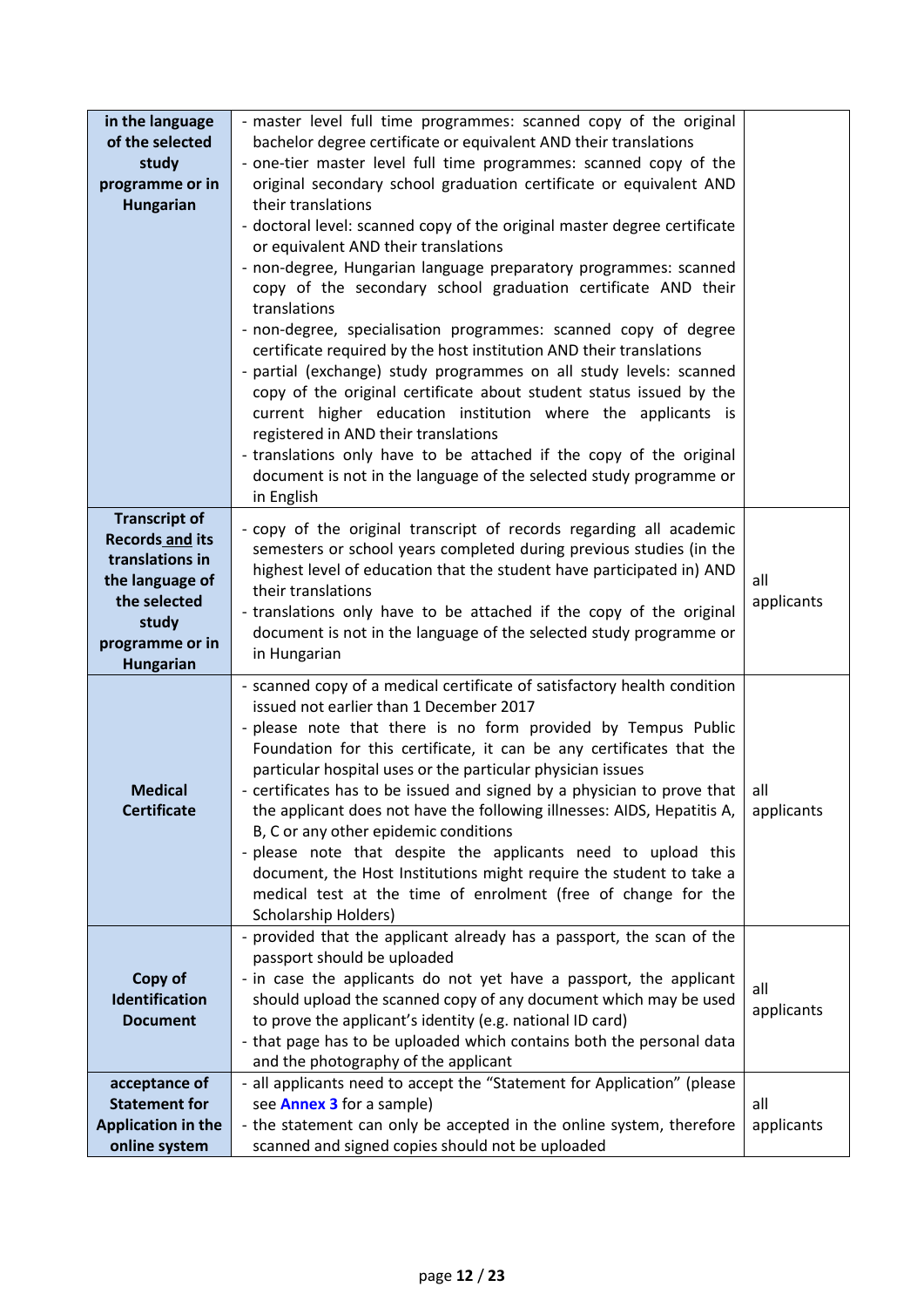All documents that cannot be obtained or produced in the language of the selected study programme or in Hungarian have to be translated and the translations have to be submitted as well as the copy of the original document.

#### <span id="page-12-0"></span>**3.2.2. Additional Documents for Doctoral Level**

Besides the documents listed in section 3.2.1, applicants applying for studies on a doctoral level need to upload the following documents as well. All of the following documents are compulsory and need to be submitted to the online application surface by **doctoral applicants** until 16 February 2018.

| <b>Application</b><br><b>Documents</b> | <b>Detailed requirements</b>                                                                                                                                                                                                                                | <b>Required to be</b><br>uploaded by |
|----------------------------------------|-------------------------------------------------------------------------------------------------------------------------------------------------------------------------------------------------------------------------------------------------------------|--------------------------------------|
| <b>Research Plan</b>                   | - minimum 2 pages, typed with Times New Roman 12<br>point font size letters, written in the language of the<br>selected study programme                                                                                                                     | applicants of doctoral<br>programmes |
| Letters of<br>Recommendation           | - two signed Letters of Recommendation from the<br>applicant's former or current academic tutors or<br>supervisors<br>- the two letters cannot be issued by the same person<br>- written in the language of the selected study<br>programme or in Hungarian | applicants of doctoral<br>programmes |

All applicants of doctoral programmes are required to visit [http://www.doktori.hu](http://www.doktori.hu/) before they submit their application. The website provides information in English and Hungarian language about the Hungarian doctoral schools, available research field and research topics as well as the supervisors of doctoral students. Thesis topic proposals on the website are available on [http://www.doktori.hu/index.php?menuid=115&lang=EN.](http://www.doktori.hu/index.php?menuid=115&lang=EN)

Doctoral applicant are also required to contact their chosen host institutions and doctoral schools in advance in order to discuss the available research topics in the institution as well as the possible supervisors for those topics. The list of Stipendium Hungaricum coordinators at the Host Institutions is available on [http://www.tka.hu/international-programmes/5218/institutional-coordinators.](http://www.tka.hu/international-programmes/5218/institutional-coordinators) These pieces of information need to be considered when preparing the application materials (e.g. Research Plan) and choosing a matching doctoral school and research area!

Please note that during the evaluation and allocation process, those doctoral applicants will have a priority who are already assigned a future supervisor who is a professor and researcher of a Doctoral School accredited in Hungary and upload a Letter(s) of Recommendation written and signed by this future supervisor.

## <span id="page-12-1"></span>**3.2.3. Additional Documents for Art and Music Applicants**

Besides the documents listed in section 3.2.1, applicants applying for studies in field of Arts and/or Music need to upload the following documents as well. All of the following documents are compulsory and need to be submitted to the online application surface by **Art and Music applicants** until 16 February 2018.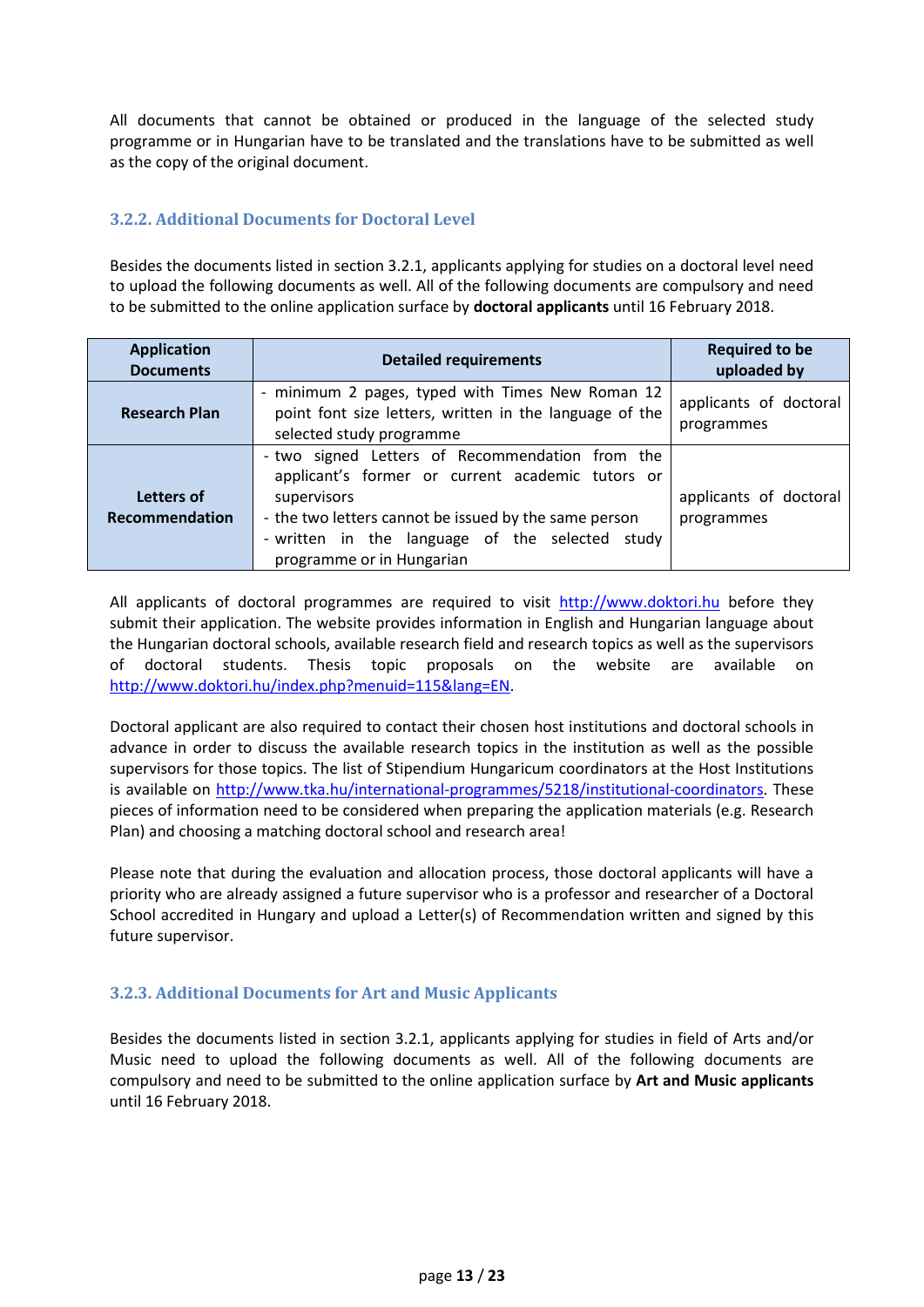| <b>Application</b><br><b>Documents</b> | <b>Detailed requirements</b>                                                      | Required to be uploaded by                                                                                                                                                   |
|----------------------------------------|-----------------------------------------------------------------------------------|------------------------------------------------------------------------------------------------------------------------------------------------------------------------------|
| <b>Portfolio</b>                       | photographs of three works of art / sketches<br>(indicating the date of creation) | applicants<br>study<br>of the contract of the contract of the contract of the contract of the contract of the contract of the contract<br>programmes in the field of<br>Arts |
| <b>Audio Portfolio</b>                 | audio track of three works (indicating the date of the<br>creation)               | applicants of<br>study<br>programmes in the field of<br>Music                                                                                                                |

Please note that only files with a maximum size of 4 MB can be uploaded in the system. If the size of the portfolio or audit portfolio is larger than 4 MB, please upload a word a document that contains the link(s) where the portfolio file(s) can be downloaded from.

## <span id="page-13-0"></span>**3.3. Missing Documents**

All documents listed in section 3.2. are **compulsory** application documents. However, certain documents are accepted to be uploaded even after the application deadline, **provided that** the applicant could not possibly obtain the document by the deadline of application.

In this case, the applicants need to upload a signed declaration saying that they will obtain and upload the missing document(s) until  $1<sup>st</sup>$  August the latest. No missing document will be accepted if the declaration is not uploaded until 16 February 2018 and/or if the missing documents are not uploaded until  $1<sup>st</sup>$  August, thus such applications will automatically be rejected.

The following missing documents can be submitted after the application deadline, but no later than 1 August 2018:

| Which documents can<br>be uploaded as missing<br>documents?                         |                                 | Who can upload these documents<br>as missing documents?                                        | What<br>has<br>to<br>be<br>uploaded<br>until<br><b>16</b><br>February 2018?                        | What has to<br>be uploaded<br>until<br>1<br><b>August</b><br>2018? |
|-------------------------------------------------------------------------------------|---------------------------------|------------------------------------------------------------------------------------------------|----------------------------------------------------------------------------------------------------|--------------------------------------------------------------------|
|                                                                                     | school<br>high<br>certificate   | only applicants registered for the last<br>semester of their secondary school<br>studies       | declaration signed by<br>the applicant                                                             | high<br>school<br>graduation<br>certificate                        |
| <b>School</b><br>bachelor<br>certifica<br>degree<br>tes and<br>certificate<br>their |                                 | only applicants registered for the last<br>οf<br>bachelor<br>their<br>semester<br>programme    | declaration signed by<br>the applicant<br><b>AND</b><br>high school certificate<br>and translation | bachelor<br>degree<br>certificate                                  |
| translati<br>ons                                                                    | master<br>degree<br>certificate | only applicants registered for the last<br>semester of their master programme                  | declaration signed by<br>the applicant<br><b>AND</b><br>bachelor degree with<br>translation        | master<br>degree<br>certificate                                    |
| Certificate of language<br>proficiency                                              |                                 | only<br>applicants<br>awaiting<br>their<br>language test results at the time of<br>application | declaration signed by<br>the applicant                                                             | certificate of<br>language<br>proficiency                          |
| Copy of Identification<br>only<br>applicants<br>awaiting<br><b>Document</b>         |                                 | their<br>identification document to be issued                                                  | declaration signed by<br>the applicant                                                             | 0f<br>copy<br>identification                                       |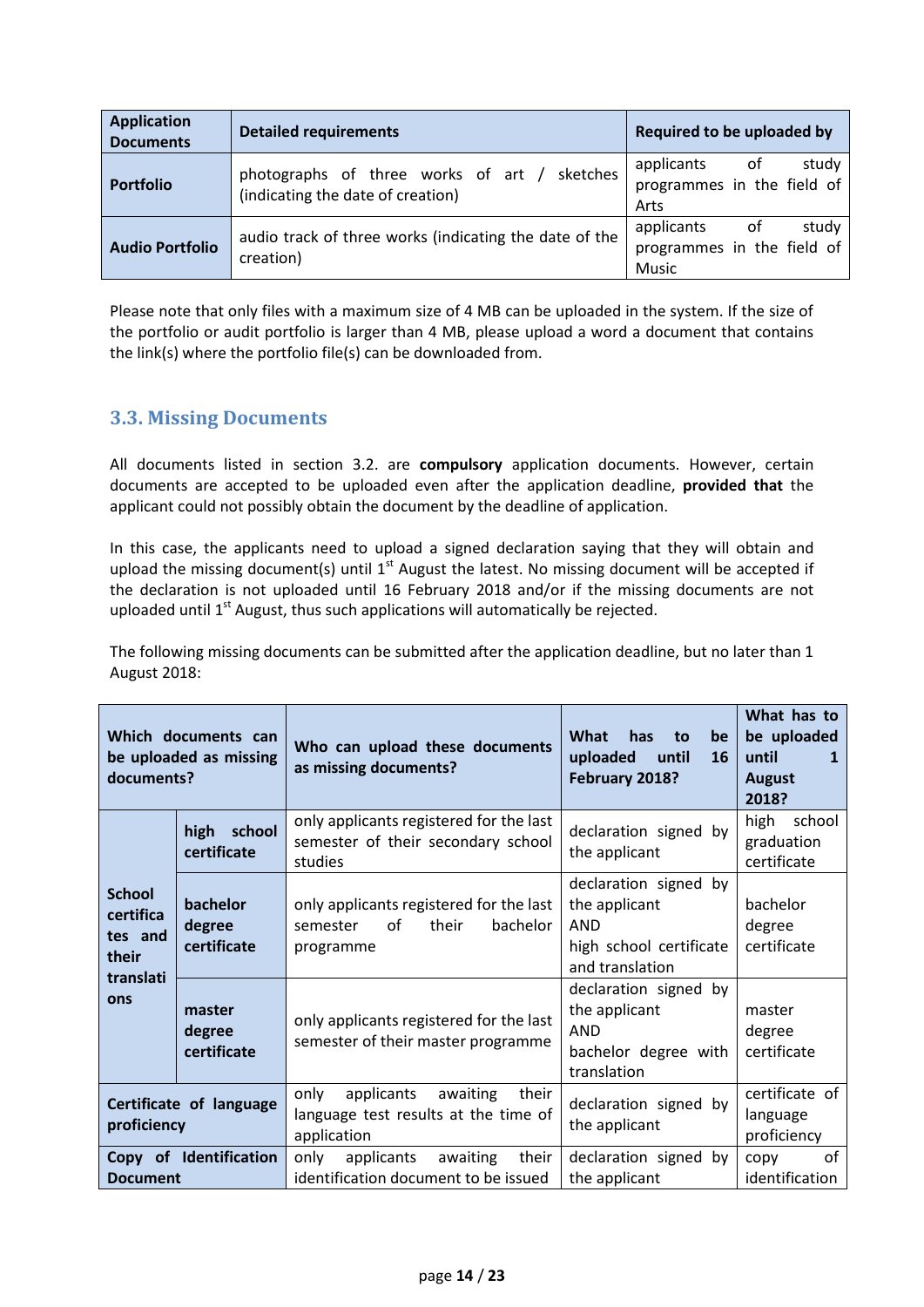|                            |      |                     |          |         |                       | document    |
|----------------------------|------|---------------------|----------|---------|-----------------------|-------------|
| <b>Medical certificate</b> | only | applicants          | awaiting | their l | declaration signed by | medical     |
|                            |      | medical certificate |          |         | the applicant         | certificate |

## <span id="page-14-0"></span>**3.4. Submitting the Application**

## <span id="page-14-1"></span>**3.4.1. Application to Tempus Public Foundation**

All applications shall be submitted through the online application system of Tempus Public Foundation. After registration, the applicants are able to access the application surface and upload the required documents. Applications should be submitted, saved applications will not be considered. Please note that no applications will be accepted without the online submission and after the deadline. No hard copies are required. A guide for the online system will be available to download from th[e www.stipendiumhungaricum.hu](http://www.stipendiumhungaricum.hu/) website.

> **The deadline for submitting the complete application package: 16 February 2018 – noon (until 12:00 PM Central European Time)**

> > **The online application system can be reached here:**  [apply.stipendiumhungaricum.hu](https://apply.stipendiumhungaricum.hu/)

#### **All applicants are highly advised to carefully read our Application "Dos and Don'ts" document, please** *[click here](http://studyinhungary.hu/study-in-hungary/menu/stipendium-hungaricum-scholarship-programme/call-for-applications-2018-2019.html)* **to access!**

The information provided on the application – including the study programmes and their order of preference – cannot be changed after the application is submitted!

By submitting the application, the applicant declares that all information provided on the online application surface of Tempus Public Foundation – including the content of all uploaded documents – are true and correct to the best of their knowledge and belief.

#### <span id="page-14-2"></span>**3.4.2. Application to the Sending Partners**

All applications shall also be submitted to the responsible authority of the Sending Partner. Each Sending Partner might have different deadlines and requirements for submitting the application material. **Applicants are strongly advised to contact the responsible authority at their Sending Partner as soon as possible and inquire about the exact procedures.** For contact details of the responsible authority of the Sending Partner, please visit our website or [click here.](http://studyinhungary.hu/study-in-hungary/menu/stipendium-hungaricum-scholarship-programme/sending-partners-and-available-study-programmes.html)

The responsible authority of the Sending Partner will review and pre-select the applications. A nomination list, including a reserve list will be forwarded to Tempus Public Foundation by the Sending Partner in the end of March 2018**. Applications will be considered only if the applicant is nominated. No other applications will be considered**.

#### <span id="page-14-3"></span>**3.4.3. Flow Chart of Application Process**

Please note that the dates are indicative.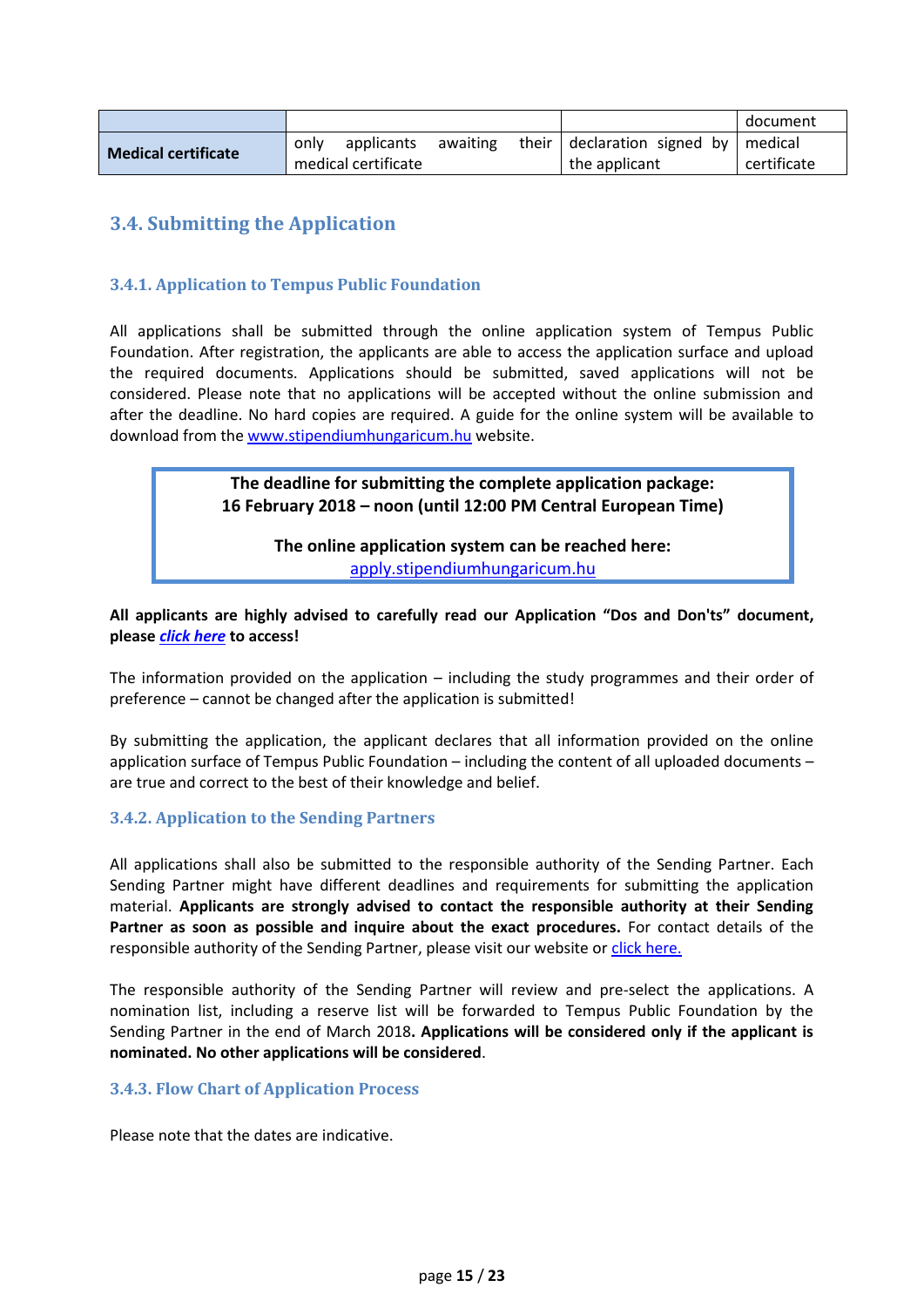

page **16** / **23**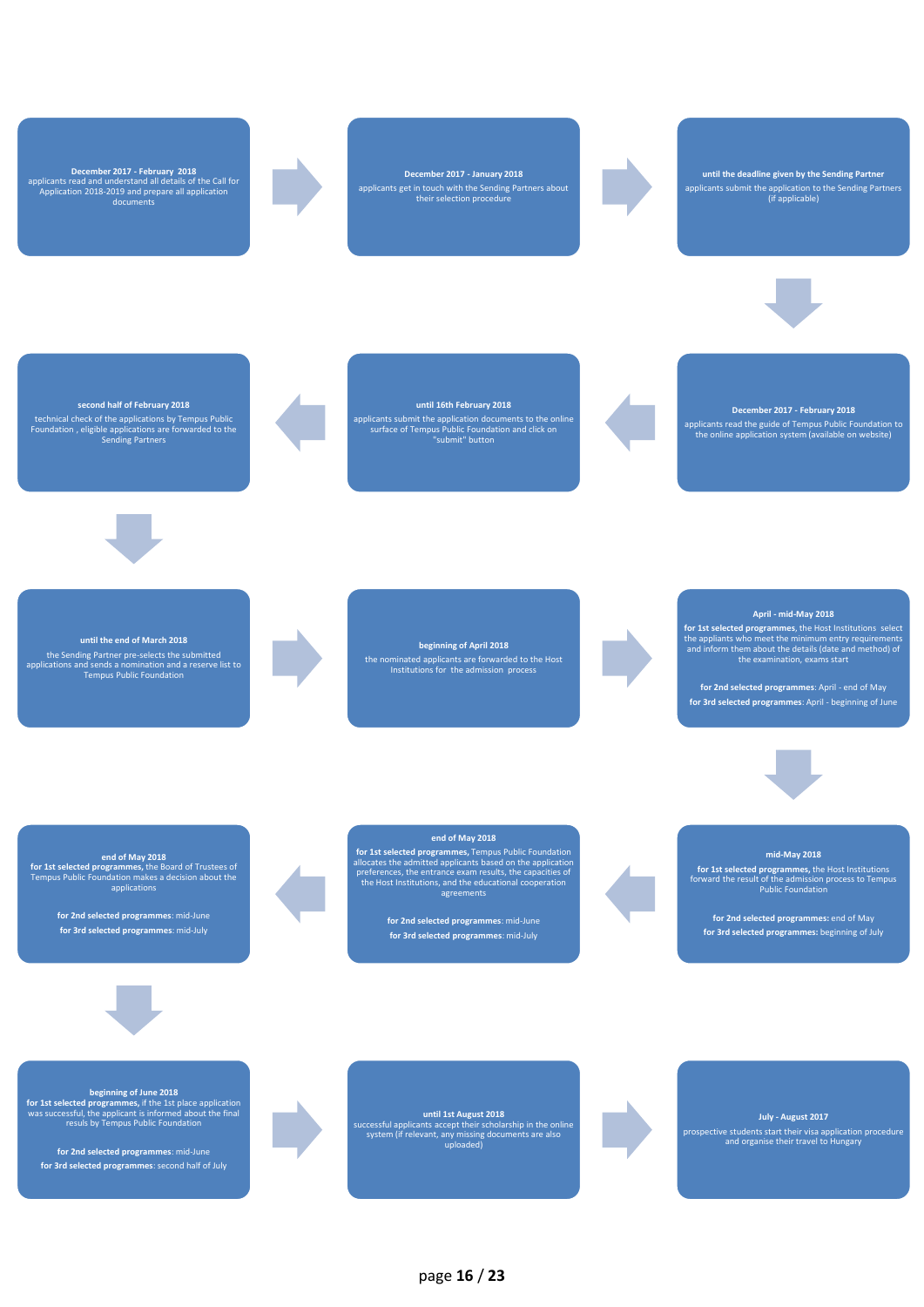## <span id="page-16-0"></span>**3.5. Selection Procedure**

## <span id="page-16-1"></span>**3.5.1. First Round of Selection: technical check and the nomination of Sending Partner (March 2018)**

The applications only saved but not submitted will be automatically rejected. The applications successfully submitted in Tempus Public Foundation's online application surface are first checked. This is called a technical check and it is done by Tempus Public Foundation. In this step, we check some of the eligibility criteria; for example the age, citizenship, the previous scholarships, and check if the applicant has applied for a scholarship type and/or study programme that is available within the framework of the programme and that is available for the applicants of the particular sending country/territory. Also, we will formally check if the required documents are uploaded in the application system or not and check if the Statement for Application is accepted in the system. However, it is the Host Institution that checks whether the uploaded files and their quality can be accepted and whether these documents meet their entry requirements or not.

Applicants will be automatically rejected during the technical check if they

- $\triangleright$  do not successfully submit their application in the online system until the 16 February 2018,
- $\triangleright$  are Hungarian citizens or hold a Hungarian dual citizenship,
- $\triangleright$  have a citizenship that is different from the sending country/territory they apply through,
- $\triangleright$  were born after 31<sup>st</sup> August 2000 (except those applying for Dance study programmes),
- do not accept the Statement for Application (please see **[Annex 3](#page-22-2)** for sample) in the online system,
- are former Stipendium Hungaricum Scholarship Holders in cases described in Section 2.2. about non-eligibility.

These eligible and successfully submitted applications are forwarded to the responsible authorities of the Sending Partners for review and pre-selection. The exact methods and guidelines of the Sending Partners' selection are determined by the Sending Partners. After the selection decision of the Sending Partner, a nomination list, including a reserve list will be issued and forwarded to Tempus Public Foundation by the Sending Partner until 30 March 2018.

**Applicants can only apply through sending countries/territories of their own nationality. Sending Partners can only nominate applicants with the same citizenship. Only nominated applicants can continue to the second selection point; the institutional evaluations.**

## <span id="page-16-2"></span>**3.5.2. Second Round of Selection: the institutional evaluation (April-June 2018)**

The application materials of the nominated applicants (including the reserve list) are forwarded to the Host Institutions for professional evaluation. The institutions will also run a formal check first to see if all the documents submitted by the applicants meet the requirements of the Call for Applications and the minimum entry requirements of the study programmes.

Applicants with an eligible, formally correct application that meet the minimum entry requirements can proceed to the institutional entrance examinations. Each applicant can participate in up to three institutional entrance examinations – based on the submitted application form.

The exact date and method of the entrance examination varies by institutions. The methods of examination are available on the "Study Finder" section of our website: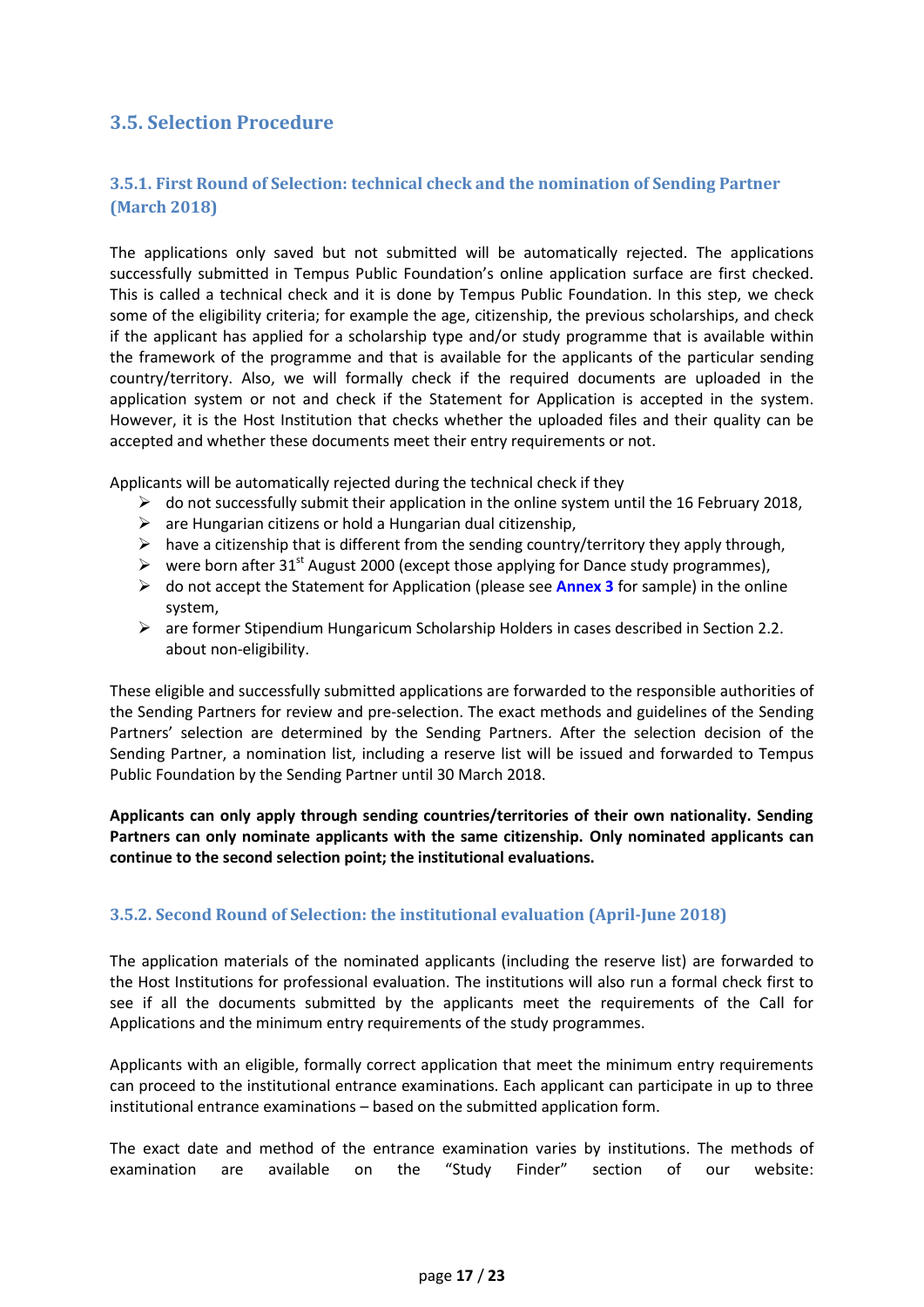[http://studyinhungary.hu/study-in-hungary/menu/find-a-study-programme/study-finder.html.](http://studyinhungary.hu/study-in-hungary/menu/find-a-study-programme/study-finder.html) **Each applicant will be individually informed about further details (e.g. date of examination) directly by the Host Institutions.**

As applicants can apply for up to three study programmes, **the institutional examinations are conducted in three separate rounds**.

- 1. First, the applications for the first selected study programmes are considered by the universities. The examination process for the first selected programmes can be expected from 1 April to 10 May 2018, however the dates are indicative.
- 2. Secondly, the applications for the second selected study programmes are considered. The examination process for the second selected programmes can be expected from 10 May to 30 May 2018, however the dates are indicative.
- 3. Finally, the applications for the third selected study programmes are considered. The examination process for the third selected programmes can be expected from 30 May to 6 July 2018, however the dates are indicative.

Depending on the Host Institutions' schedule of examinations, it is possible that there will be no entrance examinations for the second and third study programmes selected by the applicant – in case the applicant is already approved for the scholarship for the first selected study programme. Likewise, if the applicant is approved for the second place, it is likely that there will not be an examination for the third place.

**Applicants for Medical programmes**, please note that the field of Medical studies is one of the most competitive study fields in the Stipendium Hungaricum Programme due to the very high number of applications and the limited number of scholarship places. As a result, most of the Host Institutions are expected to fill all their medical scholarship places during the examination of those who applied for their programme as a first selected choice. As a consequence, applicants for Medical programmes can expect that the Host Institutions will not consider them if the programme is selected only as a second or third choice by the applicant.

The applicants are evaluated on a 100 point scale. The final examination results and the examination points given by the Host Institutions are then forwarded to Tempus Public Foundation.

## <span id="page-17-0"></span>**3.5.3. Allocation of Admitted Applicants (May-July 2018)**

Tempus Public Foundation is responsible for the allocation of the admitted applicants. In case of all countries participating in the programme, the allocation of the admitted applicants and the selection of Scholarship Holders depend of the allocation principles described in the Operational Regulations (see **[Annex 2](#page-22-3)**) of the programme. In general, the principles are in the following priority order:

- 1. the content of the bilateral education cooperation agreements in effect between Hungary and the Sending Partner,
- 2. the capacity (minimum and maximum number of available places) of the university's specific study programme (you can check it at the "Study Finder" section of [our website\)](http://studyinhungary.hu/study-in-hungary/menu/find-a-study-programme/study-finder.html),
- 3. the preference order of the selected study programmes on the application form (please carefully read section 2.4 about this),
- 4. the examination results (maximum 100 points) given by the Host Institutions and the ranking order of the applicants on the Sending Partners' nomination lists

In case of doctoral applicants, priority is given to those who upload a Letter(s) of Recommendation written and signed by an already appointed future supervisor working for a Doctoral School accredited in Hungary (please see Section 3.2.2. for further details).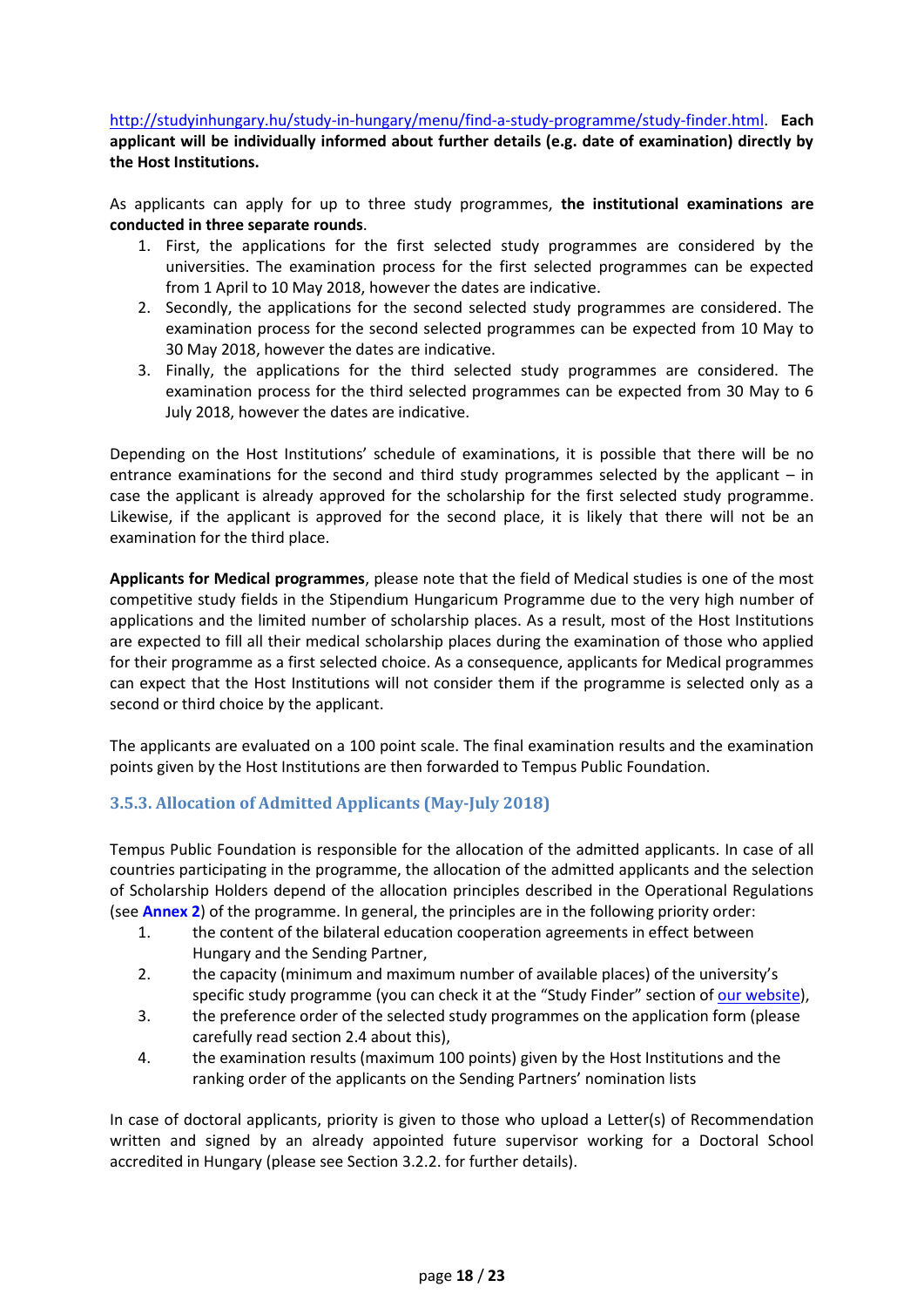Applicants can receive one of the following statuses:

- $\triangleright$  approved scholarship holder
- $\triangleright$  conditionally approved (in case any missing documents need to be uploaded)
- $\triangleright$  approved on waiting list (can only be approved if scholarship holders withdraw)
- $\triangleright$  rejected

The applicants will be informed about the first application results around the beginning of June, about the second decision around mid- June and about the third decision around the second half of July (please see timeline at Section 3.4.3). Please note that applicants can expect only one information e-mail from Tempus Public Foundation about the results. Depending on the allocation results, applicants can expect this letter anytime throughout June and July; therefore we would like to ask for your patience. Please note that we are not able to reply to individual requests asking for the results because we inform all applicants centrally!

## <span id="page-18-0"></span>**3.6. Acceptance of the Scholarship**

Those who do not accept their scholarship until the deadlines below are automatically considered withdrawn from the scholarship.

Applicants who are awarded the scholarship, cannot get a Scholarship Holder status if they

- $\triangleright$  withdraw the scholarship in a written form (sent to both Tempus Public Foundation and the Host Institution) or in the application system,
- $\triangleright$  do not upload their missing application documents until 1 August 2018
- $\triangleright$  do not accept their scholarship until the given deadline, or
- $\triangleright$  do not hold a secondary school graduation certificate until 31 August 2018.

#### <span id="page-18-1"></span>**3.6.1. Acceptance of Scholarship for Approved Scholarship Holders**

In order to gain a Scholarship Holder status, approved applicants must accept their scholarship and the Operational Regulations of the programme (see **[Annex 2](#page-22-3)** for the Operational Regulations) in the online application system **in maximum two weeks after the receiving the notification e-mail about the application decision, but no later than 1 August 2018!**

#### <span id="page-18-2"></span>**3.6.2. Acceptance of Scholarship for Conditionally Approved Scholarship Holders**

If the applicant is conditionally approved because s/he has any missing documents that could be uploaded after the application deadline, all of these missing documents need to be uploaded in the online system immediately after receiving all documents (and after receiving the notification about the conditional status), and no later than 1 August 2018. Please see details in Section 3.3. about missing documents.

The conditional scholarship holders are only able to accept their scholarship in the online system if all missing documents are uploaded first!

After uploading all missing documents, the conditionally approved Scholarship Holders must accept their scholarship and the Operational Regulations of the programme (see **[Annex 2](#page-22-3)** for the Operational Regulations) in the online application system **in maximum two weeks after uploading the missing documents, but no later than 1 August 2018!**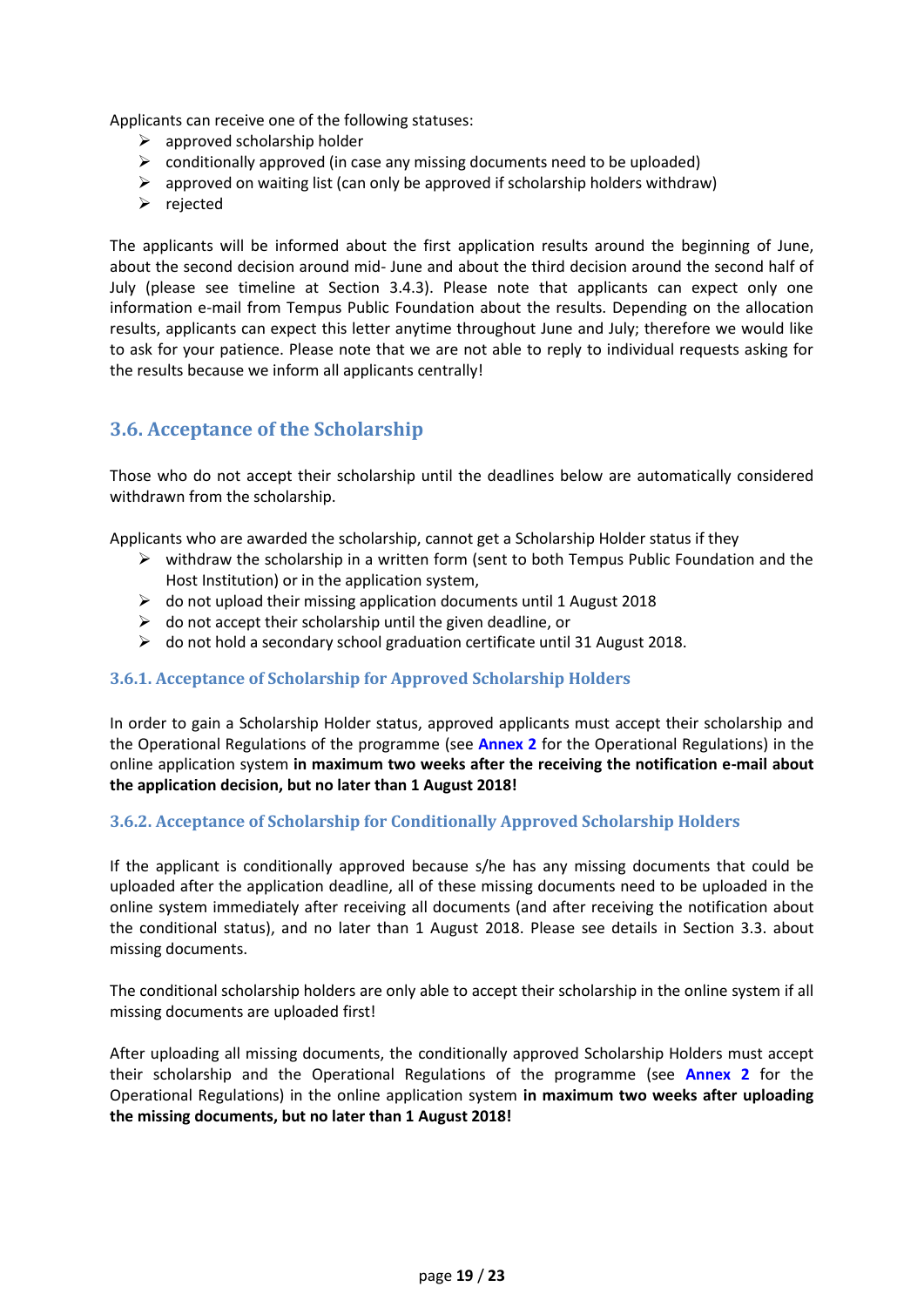# <span id="page-19-0"></span>**4. Studying in Hungary**

## <span id="page-19-1"></span>**4.1. Visa Applications**

You are requested to **start your visa application process immediately** after receiving the positive decision about the scholarship. Officially, it may take 30 days until a visa is issued. In order to apply for visa to Hungary, you need to contact the relevant consular office. For more information please, contact the website of the Hungarian Ministry of Foreign Affairs and Trade [\(www.kormany.hu/en/ministry-of-foreign-affairs-and-trade/missions](http://www.kormany.hu/en/ministry-of-foreign-affairs-and-trade/missions) and [http://konzuliszolgalat.kormany.hu/en\)](http://konzuliszolgalat.kormany.hu/en) and the Immigration and Asylum Office [\(www.bmbah.hu\)](http://www.bmbah.hu/).

However, please note that the citizens of some countries do not need a visa to enter Hungary due to the Visa Waiver Agreements. At the time of writing, these countries include: Albania, Bosnia and Herzegovina, Brazil, Chile, Colombia, Georgia, Israel, Japan, Macedonia, Mexico, Paraguay, Peru, Republic of Korea, Serbia, Singapore and Ukraine. Please make sure to visit the Consular Services website for up to date information about your country: [http://konzuliszolgalat.kormany.hu/visa](http://konzuliszolgalat.kormany.hu/visa-waiver-agreements)[waiver-agreements.](http://konzuliszolgalat.kormany.hu/visa-waiver-agreements)

## <span id="page-19-2"></span>**4.2. Arrival and Enrolment**

We highly recommend all applicants to visit our Study in Hungary website [\(www.studyinhungary.hu\)](http://www.studyinhungary.hu/) for detailed information about life and education in Hungary. As mentioned in Section 1.3, please also check the expected living expenses with our [Cost of Living Calculator.](http://www.studyinhungary.hu/living-in-hungary/menu/your-costs-of-living.html)

The Scholarship Holders are required to inform the institutional Stipendium Hungaricum coordinator of their Host Institution (please see contact details on our website) about their expected date of arrival 30 – but not less the 15 – days before arrival.

Successful applicants are expected to make their own travel arrangements to Hungary – no financial provisions will be provided for travel expenses by the Hungarian side. In accordance with current legislations, the Scholarship Holders are entitled to be exempt from the payment of any fees related to his/her admission to Hungary. No visa, administrative services or additional contribution is given to family members or accompanying persons.

Scholarship Holders are expected to obtain their visa, arrive to Hungary and **register to the Host Institution no later than 30 September 2018** (for study programmes starting in the Autumn Semester) – or the date set by the Host Institutions. The applicant who is granted the scholarship must enrol to the Host Institution in the semester in which s/he was granted admission.

In principle, it is **not possible to postpone the start of the scholarship studies** to another semester or academic year – except for very special, unforeseeable, vis maior cases described in the Operational Regulations, with the special approval of Tempus Public Foundation. Therefore, in principle if the Scholarship Holder does not enrol until 30 September 2018 – or the date set by the Host Institutions, s/he will be automatically excluded from the scholarship programme.

Please note that the Host Institutions have to right to require the students to take a medical test at the time of enrolment, however it is free of change for the Scholarship Holders.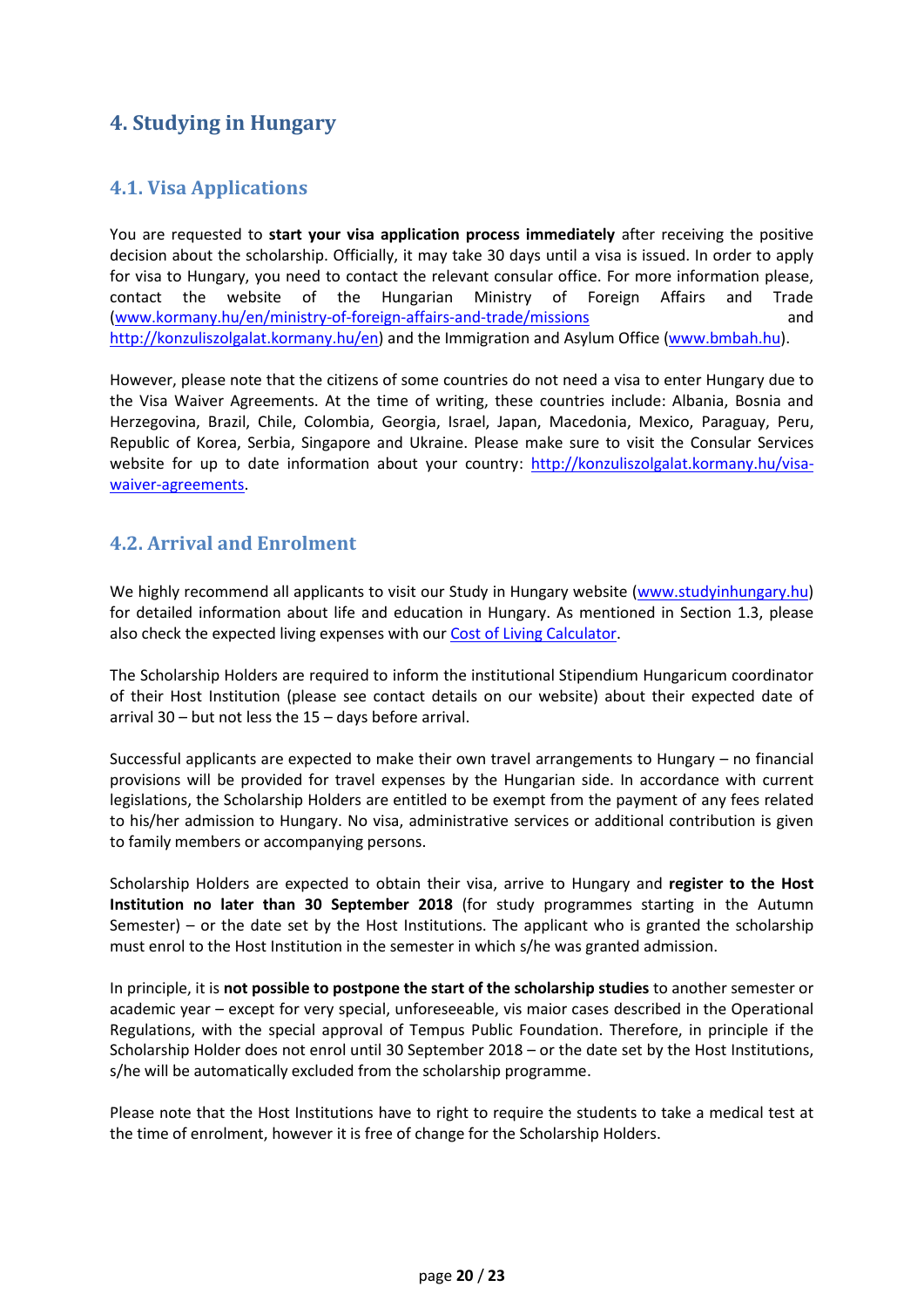## <span id="page-20-0"></span>**4.3. Rights and Obligations**

## <span id="page-20-1"></span>**4.3.1. Operational Regulations and Student Contract**

**All Scholarship Holders are bound by the Operational Regulations of the Stipendium Hungaricum Programme. Please make sure to read it carefully: [Annex 2.](#page-22-3) The following text contains extracts from the Operational Regulations, however all Scholarship Holders must read the full text of the regulations.**

Scholarship Holders are required to sign a scholarship contract with the Host Institution including study-related details and the rights and obligations of the Scholarship Holders (see sample on our [website](http://studyinhungary.hu/study-in-hungary/menu/stipendium-hungaricum-scholarship-programme/rights-and-obligations.html) or at the end of the Operational Regulations).

**The Stipendium Hungaricum scholarship is a contribution to the living costs of the Scholarship Holder only, therefore – within the framework of the programme – visa-related assistance, additional allowance and administrative services are not provided for any accompanying people or family members. The legal entity of the scholarship contract is exclusively the Scholarship Holder and the Host Institution.**

The Scholarship Holders are expected to follow the regulations of the Host Institution and continue their studies in good faith, to the best of their abilities, in order to meet the academic requirements of the study programme and thus finish the programme successfully. By accepting the scholarship, the Scholarship Holders agree to participate in the alumni system of the programme that support the maintenance of relationships with the Scholarship Holders and facilitates the flow of information – such as the alumni website, alumni events and surveys about the satisfaction of students, career monitoring and the evaluation of research activities.

Please note that the scholarship students generally complete 30 credits in a semester, therefore we suggest you to register courses with at least 30 credits in total. Please also note that if the scholarship students do not complete at least 18 credits during the last two semesters with an active student status, their scholarship status shall be terminated.

Please note that the Operational Regulations of the Stipendium Hungaricum Programme can be subject to change, and the Scholarship Holders are always bound by the regulations that is in effect at the given time.

## <span id="page-20-2"></span>**4.3.2. Staying in Hungary**

**Scholarship Holders are obliged to live and study in Hungary, therefore they are not allowed to live habitually in any other countries during the study period – otherwise their scholarship holder status will be terminated.** The student must register in person at the international office of the Host Institution at the beginning of each semester. The Scholarship Holders are obliged to inform their host institution if they leave Hungary during the study period for more than 10 days in a row.

## <span id="page-20-3"></span>**4.3.3. Other Scholarships and Double Financing**

The Stipendium Hungaricum scholarship entitles Scholarship Holders to carry out studies in Hungary, therefore the Scholarship Holders are not entitled to use financial support for getting enrolled in full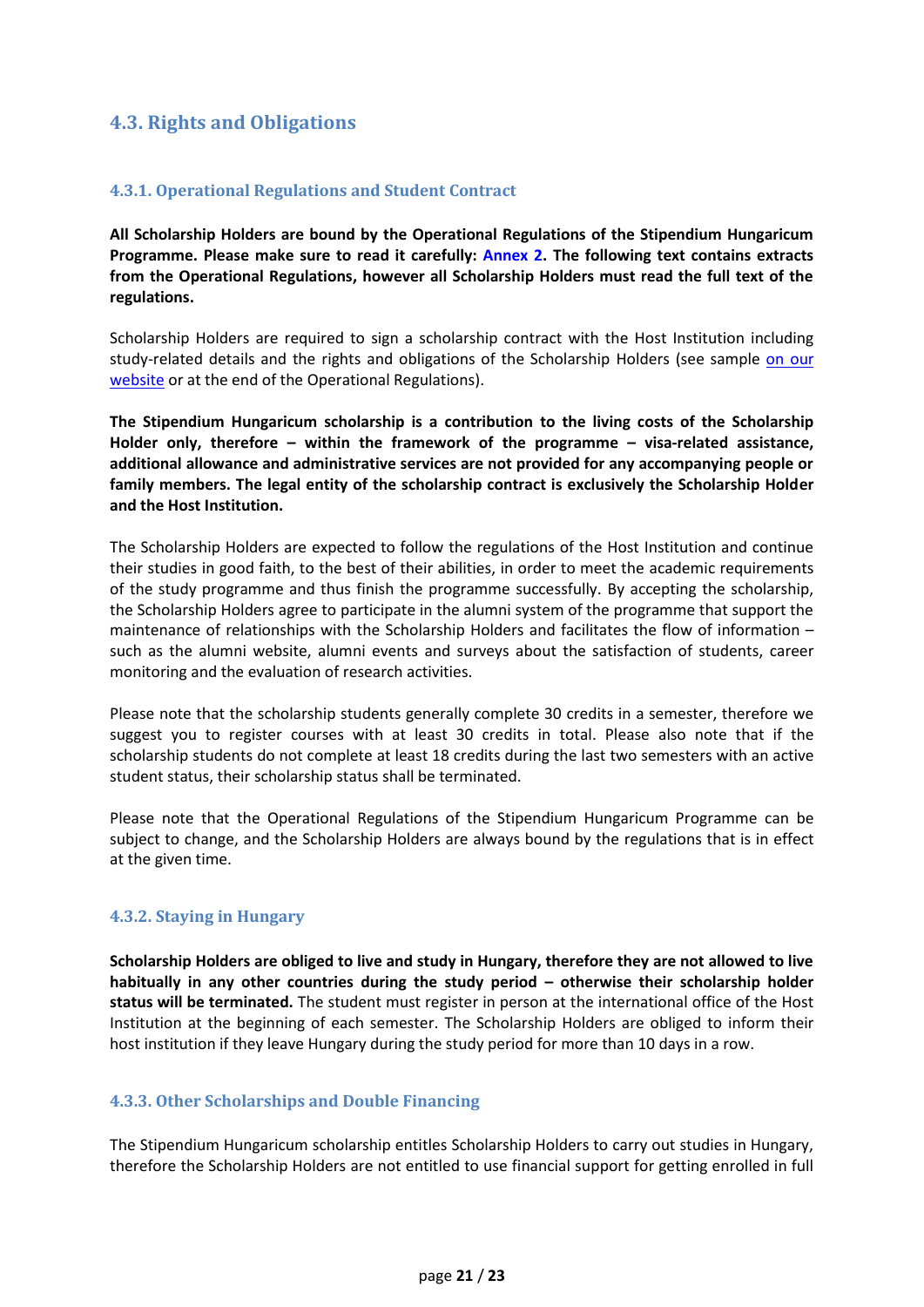time or partial (exchange) study programmes outside Hungary (e.g. Erasmus +, CEEPUS, Campus Mundi) – except for short-term (not more than 10 workdays) periods for participation at conferences that are professionally relevant for the studies or research of the student – in case it does not affect the student in habitually living in Hungary and it can be financed by the Host Institution.

Applicants are also not eligible to receive the Stipendium Hungaricum scholarship in case they have another concurrent scholarship from the Hungarian central budget for studies in Hungary. If the Scholarship Holder was awarded more than one scholarship, s/he has to choose one of the scholarships and renounce from the other ones. However, the Host Institutions are allowed to provide additional financial support for the students on a social, performance-related or other basis.

## <span id="page-21-0"></span>**4.3.4. Termination of Scholarship Status**

The details and cases when the scholarship status is terminated are listed in the Operational Regulations of the programme (see Section IV. of **[Annex 2](#page-22-3)**). It is important to highlight that– after the consultation with Tempus Public Foundation and in case the university does not have other interior regulations about this – the Host Institution has the right to terminate the scholarship status of the student **if the students does not complete at least 18 credits during the last two semesters** when s/he had an active student status.

Besides, the scholarship status is terminated when the Scholarship Holders

- $\triangleright$  lose their student status at the appointed study programme of the Host Institution,
- $\triangleright$  withdraw the scholarship in a written form (sent to both Tempus Public Foundation and the Host Institution),
- $\triangleright$  have obtained their degrees (or completed their non-degree studies) at the study programme supported by the scholarship,
- $\triangleright$  have used up all scholarship semesters awarded to them and have not handed in an extension request or when they are not entitled for extension,
- $\triangleright$  cannot prove that they live in Hungary habitually and the Host Institution terminates their scholarship status for this reason,
- $\triangleright$  do not arrive and enrol until the registration date specified by the Host Institution (except cases described in the Operational Regulations,
- $\triangleright$  in other cases described in the Operational Regulations of the programme in effect.

# <span id="page-21-1"></span>**5. Contact Details**

Please contact our [www.stipendiumhungaricum.hu](http://www.stipendiumhungaricum.hu/) and [www.studyinhungary.hu](http://www.studyinhungary.hu/) websites for more details about the programme and Hungarian higher education and for frequently asked questions. Please contact the Study in Hungary Department of Tempus Public Foundation in one of the following ways in case you need any further information.

|                            | <b>Contact Tempus Public Foundation</b> |
|----------------------------|-----------------------------------------|
| Website of the Programme   | www.stipendiumhungaricum.hu             |
| Frequently Asked Questions | click here                              |
| Skype                      | "stipendiumhungaricum"                  |
| E-mail                     | stipendiumhungaricum@tpf.hu             |
| Phone                      | +36-1-236-5040                          |